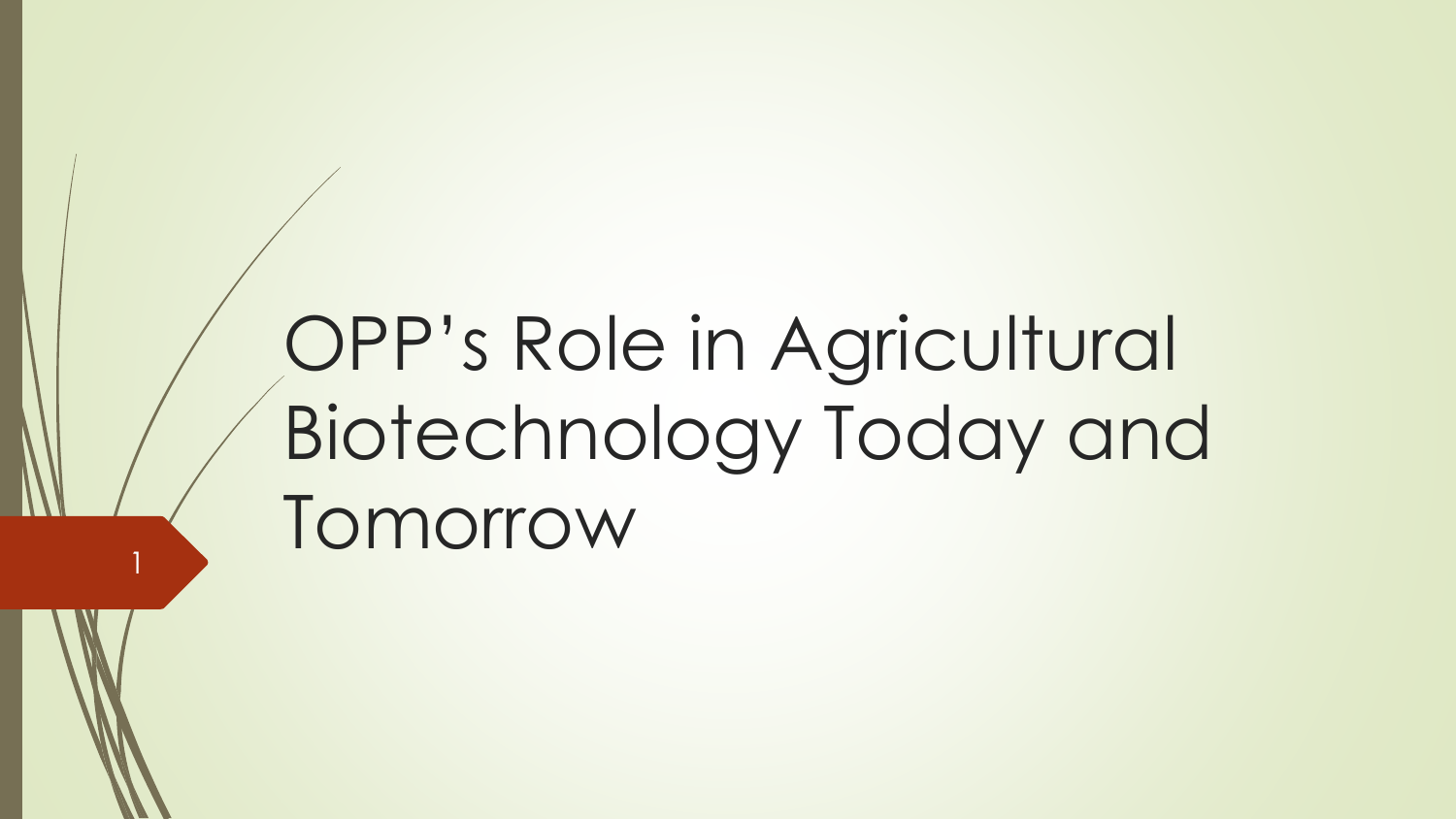# **Opening Remarks**

2

Robert McNally, Director

### **Biopesticides and**

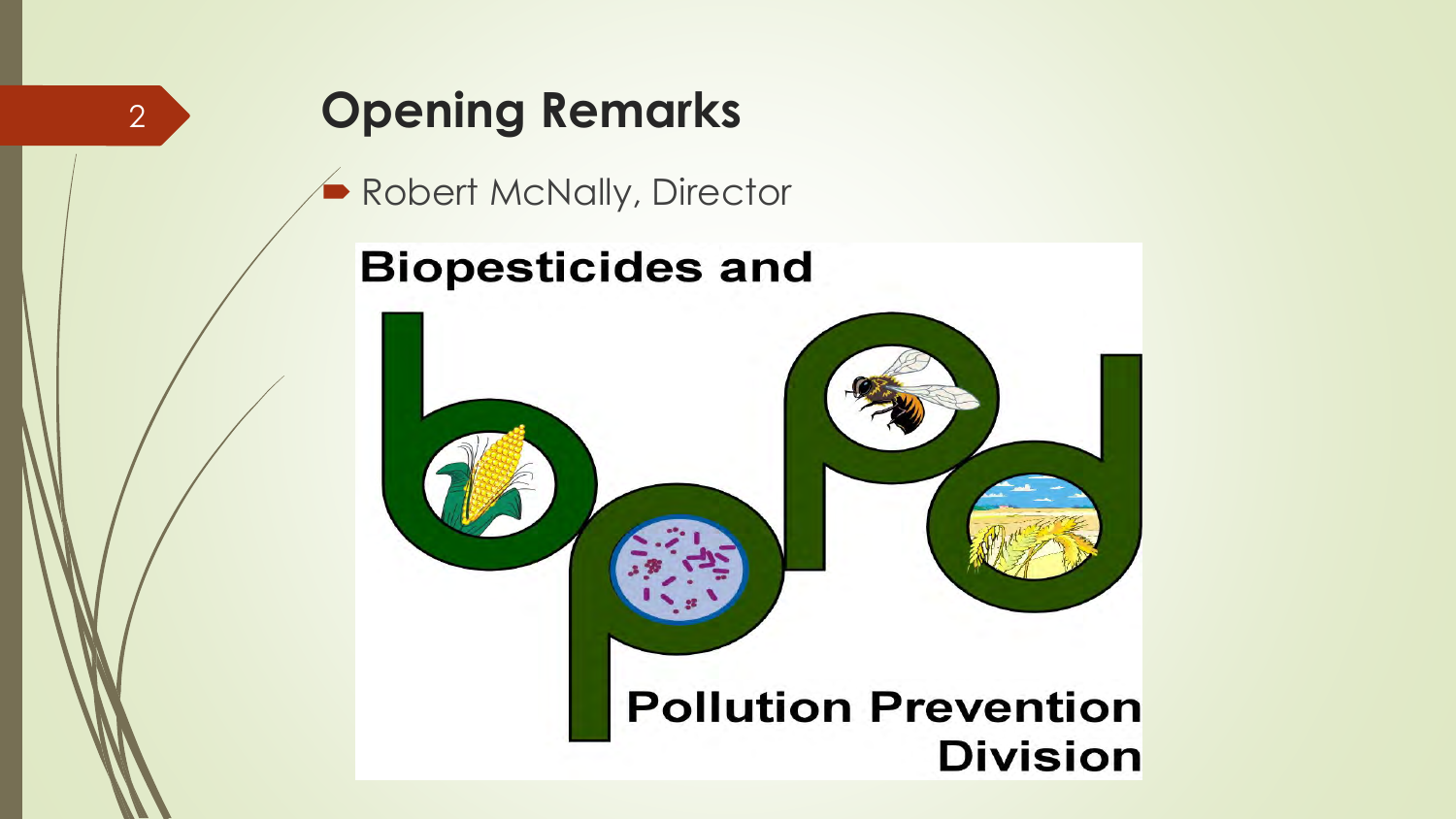### **OPP's Role in Agricultural Biotechnology Today and Tomorrow**

White House memo from July 2015: 3 key Points:

3

[https://www.whitehouse.gov/sites/default/files/microsites/ostp/modernizing\\_the\\_re](https://www.whitehouse.gov/sites/default/files/microsites/ostp/modernizing_the_reg_system_for_biotech_products_memo_final.pdf) g\_system\_for\_biotech\_products\_memo\_final.pdf

Today -- Coordinated Framework Update – USDA, EPA (FIFRA and TSCA) and FDA

Coordinated Framework has existed for 30 years

Clarify current roles and responsibilities in the regulatory process

■ Tomorrow – Long term Strategy

New products are in development

Ensure Federal gov't is equipped to efficiently address any risks with future products of biotech

■ Tomorrow – National Academy of Sciences (NAS)

Commission an expert panel to scan the horizon to determine the future landscape of biotech products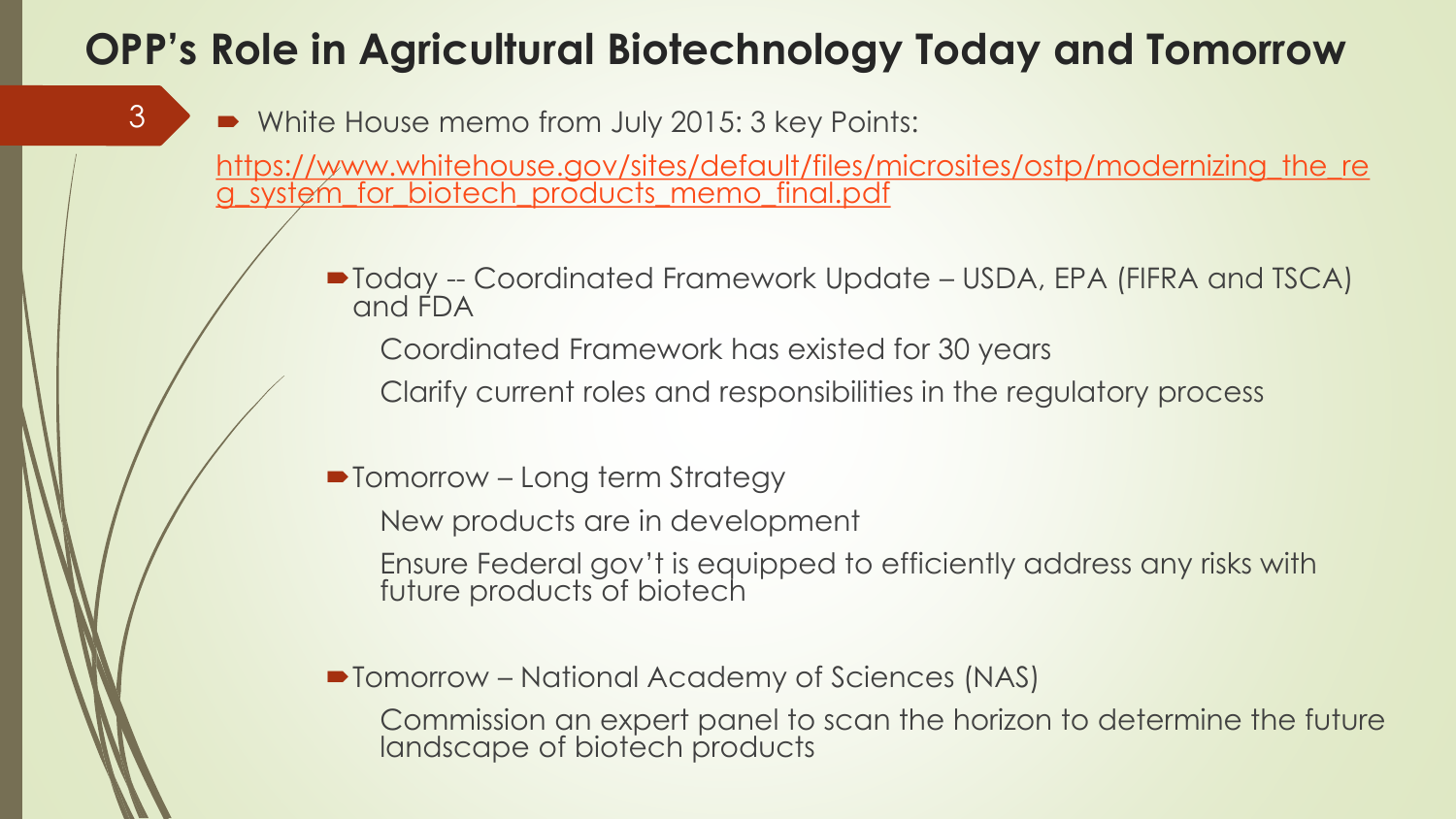## **Implementation of White House memo**

■ 2015/2016 Process – 3 public meetings, about 900 public comments

**Results:** 

4

■Sept. 16, 2016 Revised CF out for 40 day public comment

■Sept 16 Long term strategy posted on web for public review

NAS Initial Meeting: Summer 2016 - report expected first half of 2017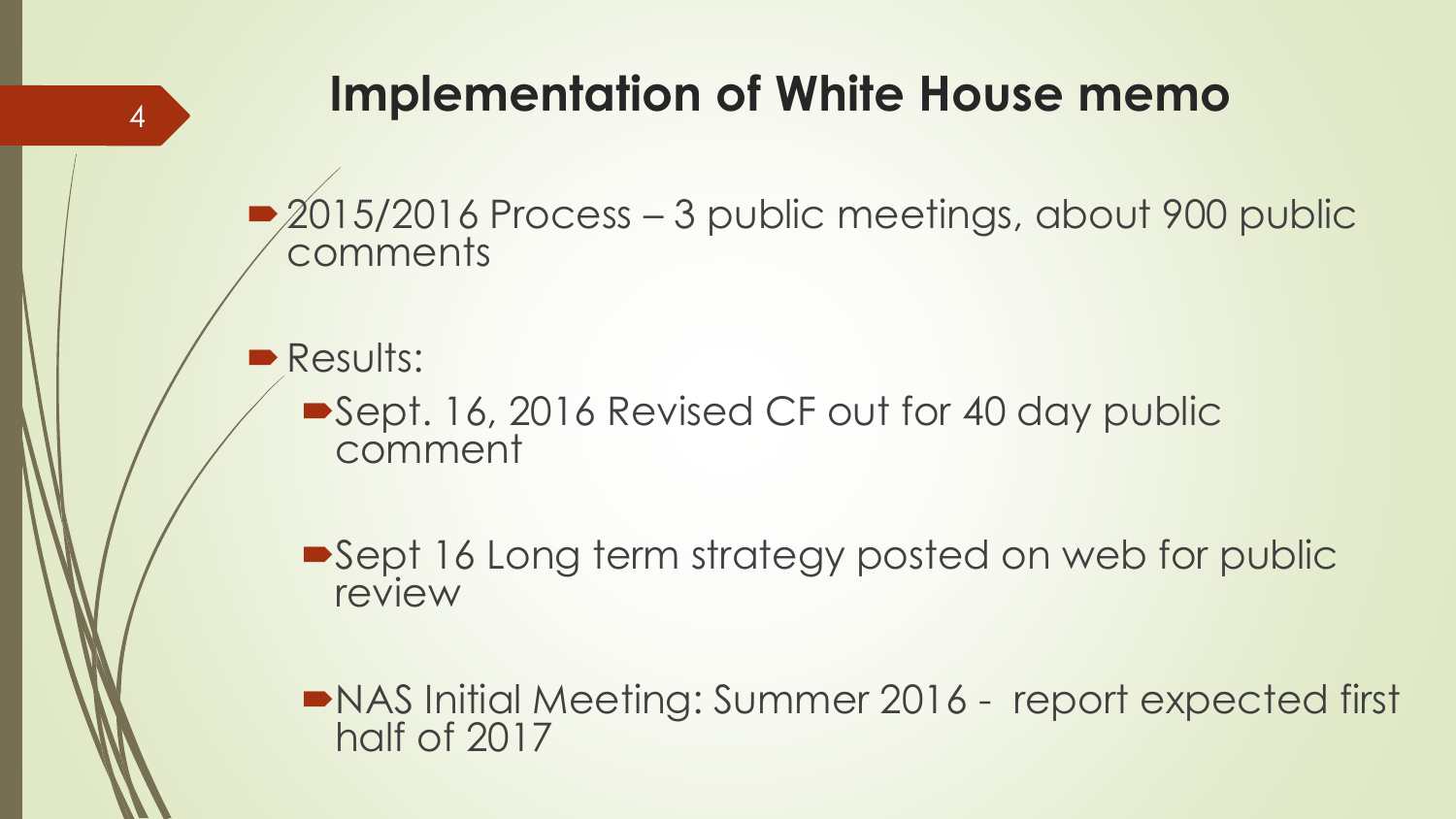### **Today's Focus**

Provide broad overview of all three activities CF Update, Long term Strategy, and National Academy of Sciences effort

- Use two case studies that are pesticide specific to illustrate the "Today" work of the CF and the "Tomorrow" work of the Long **Term Strategy** 
	- Case Study #1: Bt Corn PIPs how the CF works today to regulate/oversee these;
	- Case Study #2: GE Mosquitoes How the three agencies are involved in this technology of tomorrow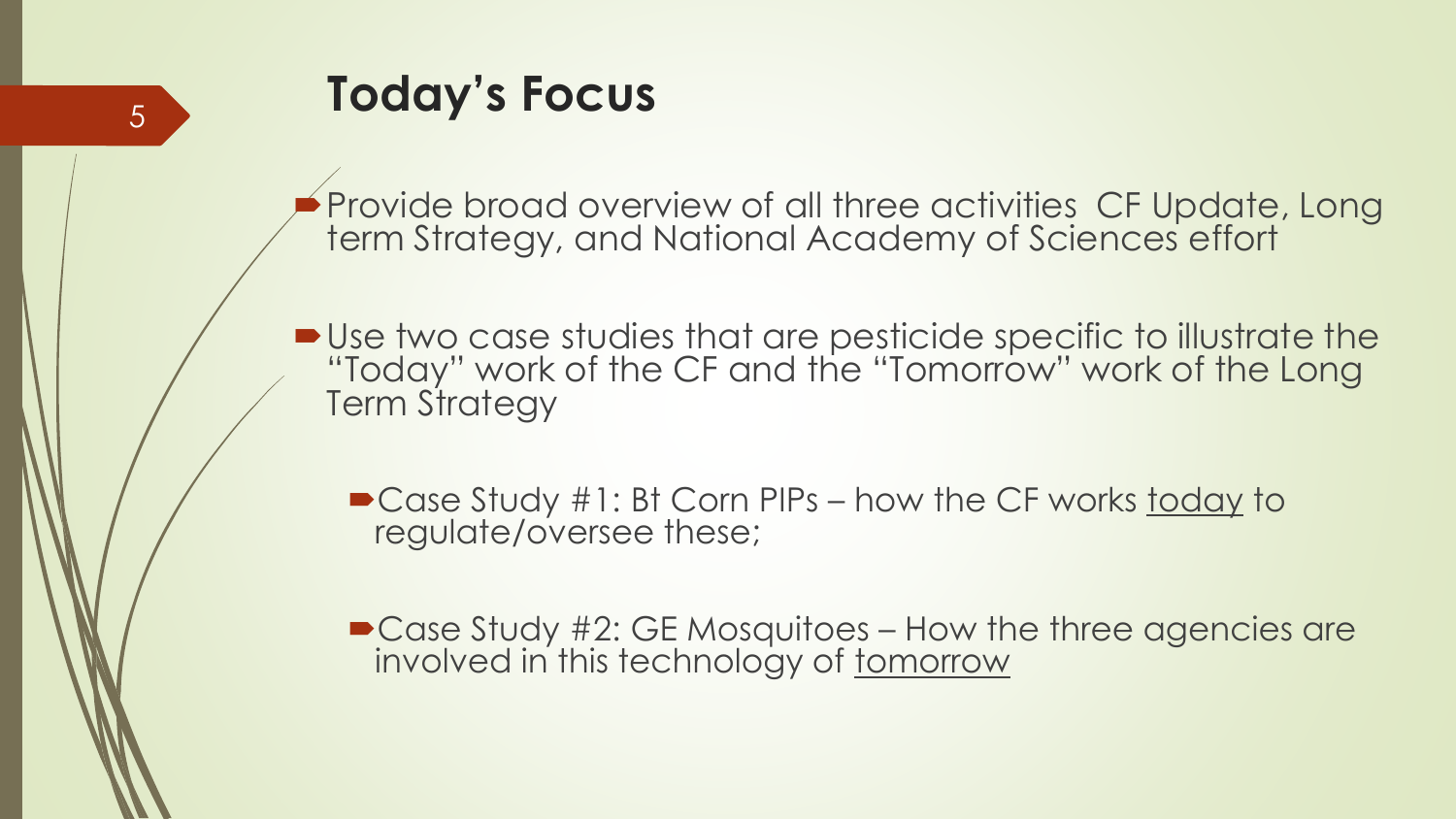### **BPPD's Role**

6

■ Why is BPPD Involved in this Coordination and Strategy?

 BPPD's Mission: "Protect human health and the environment by reducing risks of pesticides through regulating biopesticides and through encouraging pollution prevention practices."

- Biopesticides: In general:
	- Considered to be "reduced risk" pesticides
	- Affect only the target pests and closely related organisms
	- **-Less toxic than conventional pesticides**
	- Decompose quickly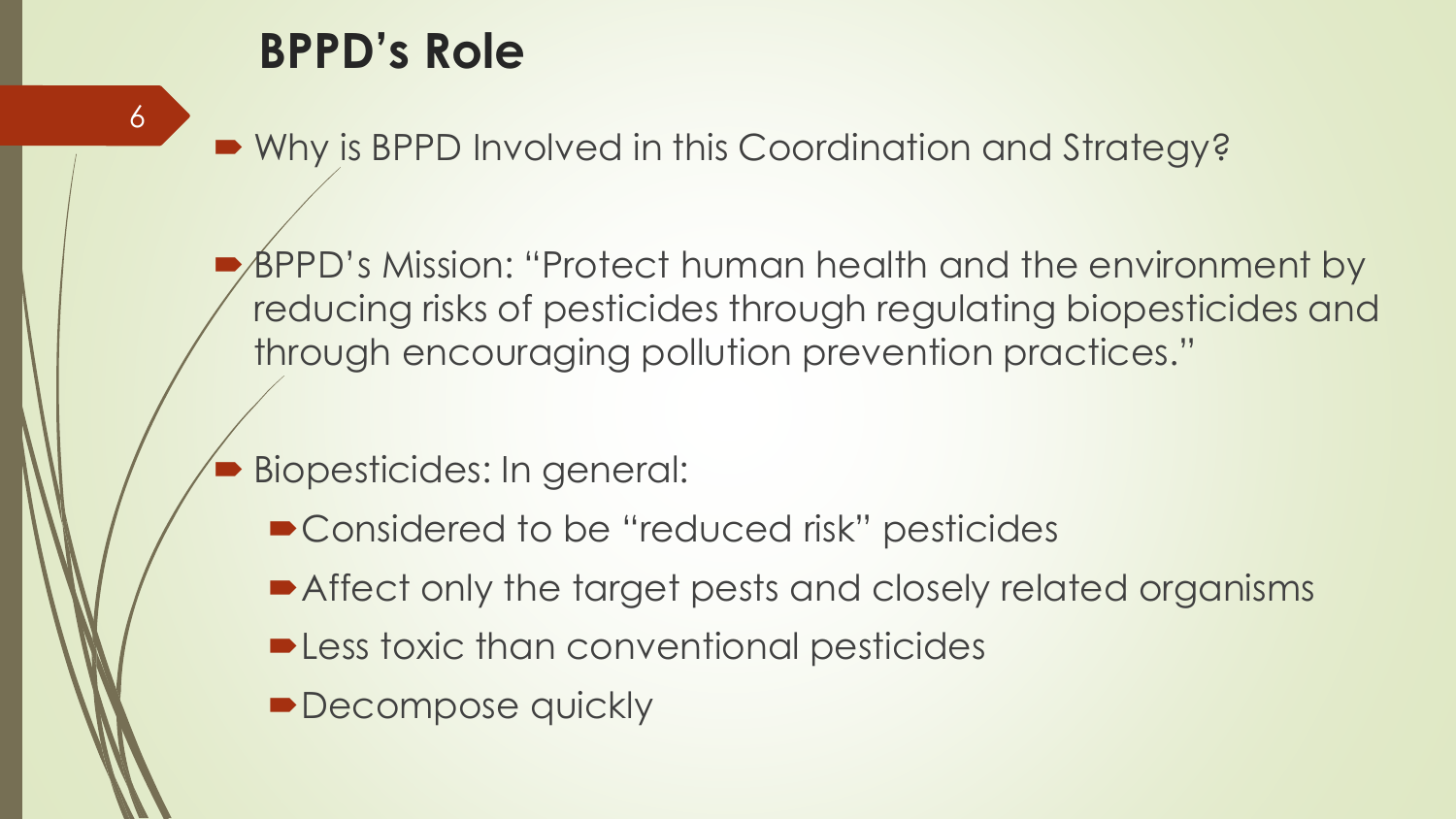### **What are Biopesticides?**

Biopesticides fall into three areas:

- Biochemicals naturally occurring chemical substances that control pests with non-toxic mode of action
- Microbials microorganisms that control pests
- Plant-Incorporated Protectants pesticidal substances produced by plants and the genetic material necessary to produce them (PIPs)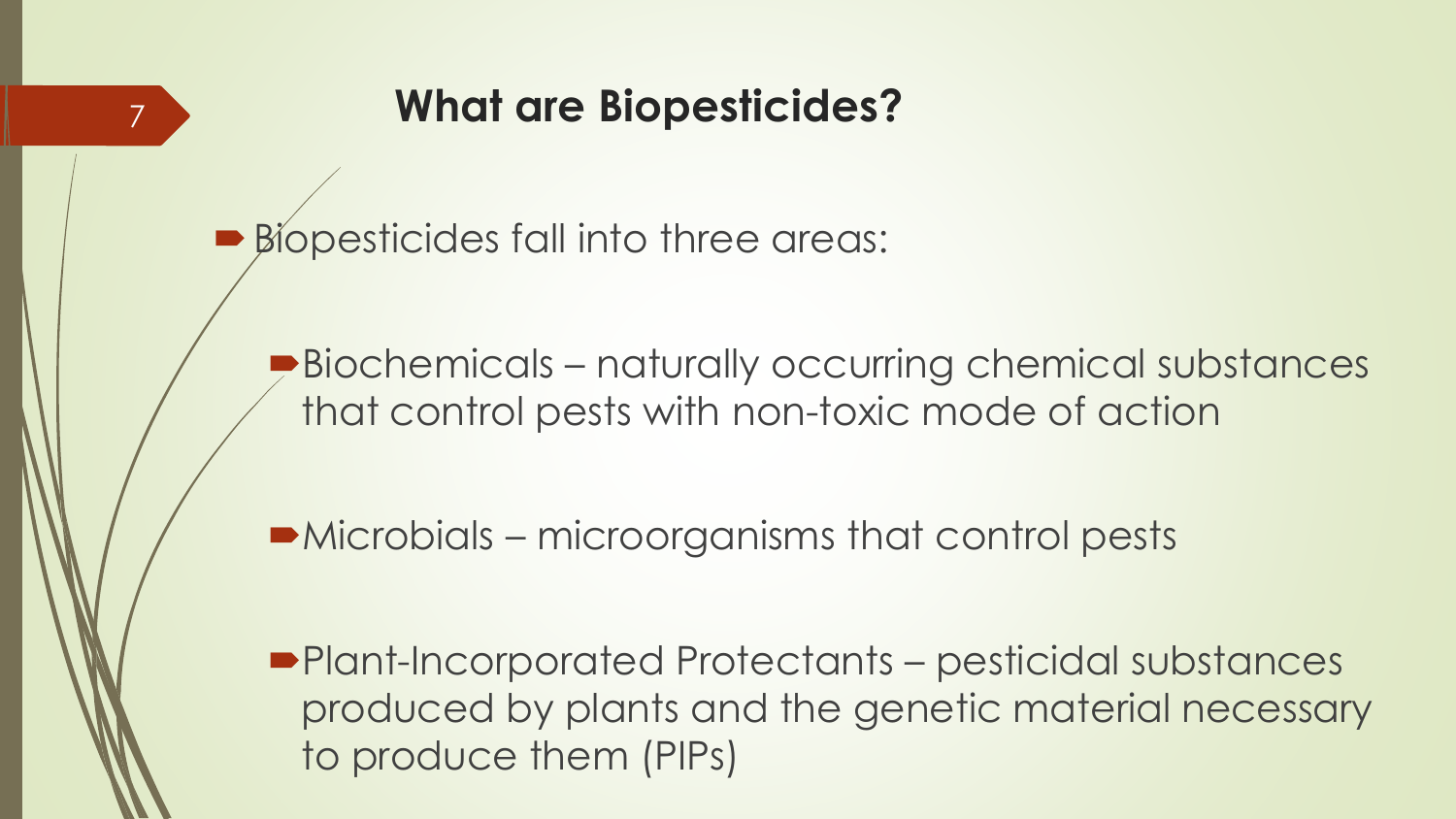Plant-Incorporated Protectants (PIPs) – Plants containing PIPS may be regulated by FDA and USDA.

 The Coordinated Framework for Biotechnology was established 30 years ago to coordinate efforts across all three agencies on things like PIPs.

September 2016 Coordinated Framework Update

8

• Bt Corn Case Study will illustrate how the 3 agencies coordinate today on these products, and in doing so describe the key elements of the Framework as it relates to pesticides and OPP's role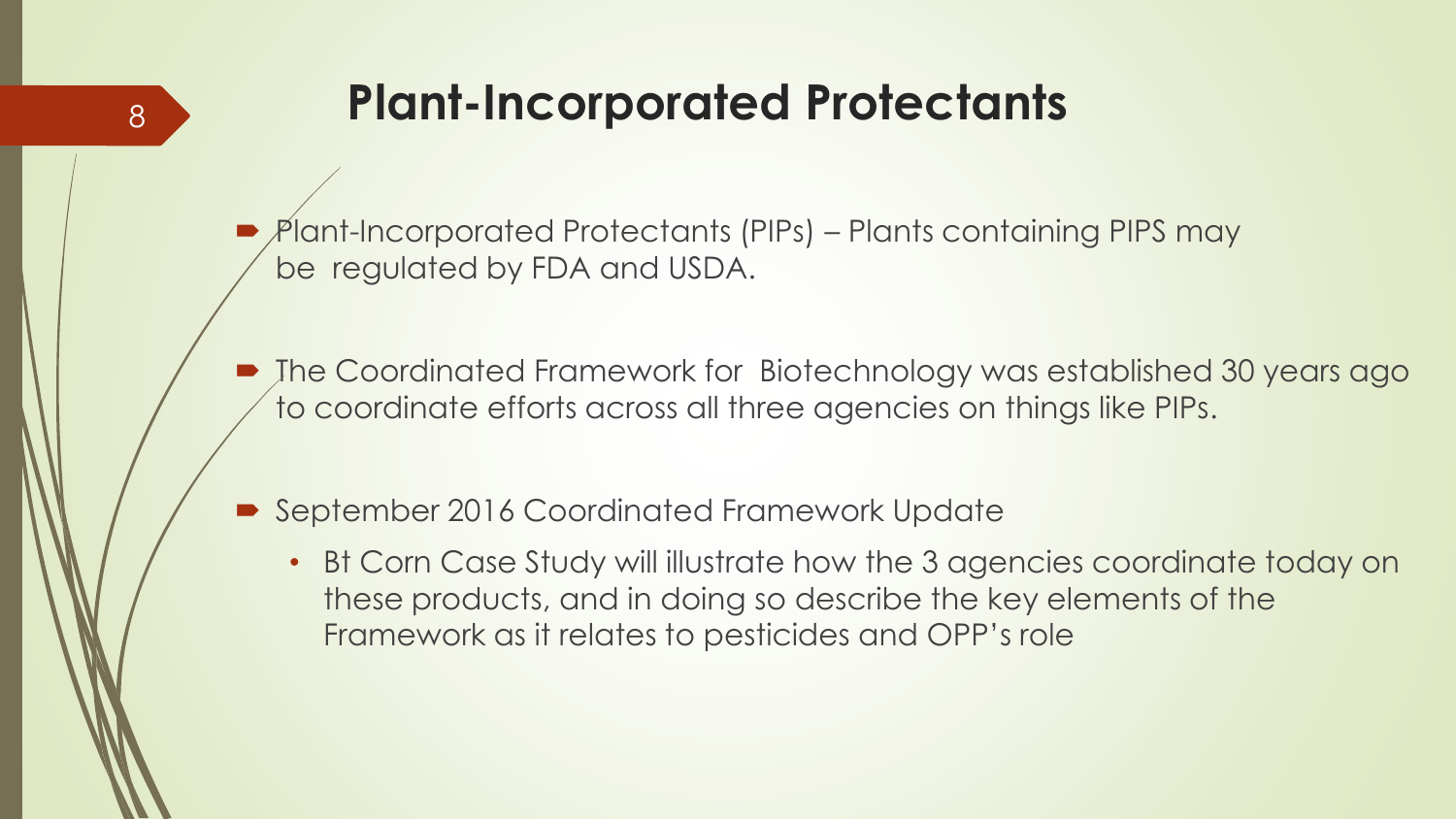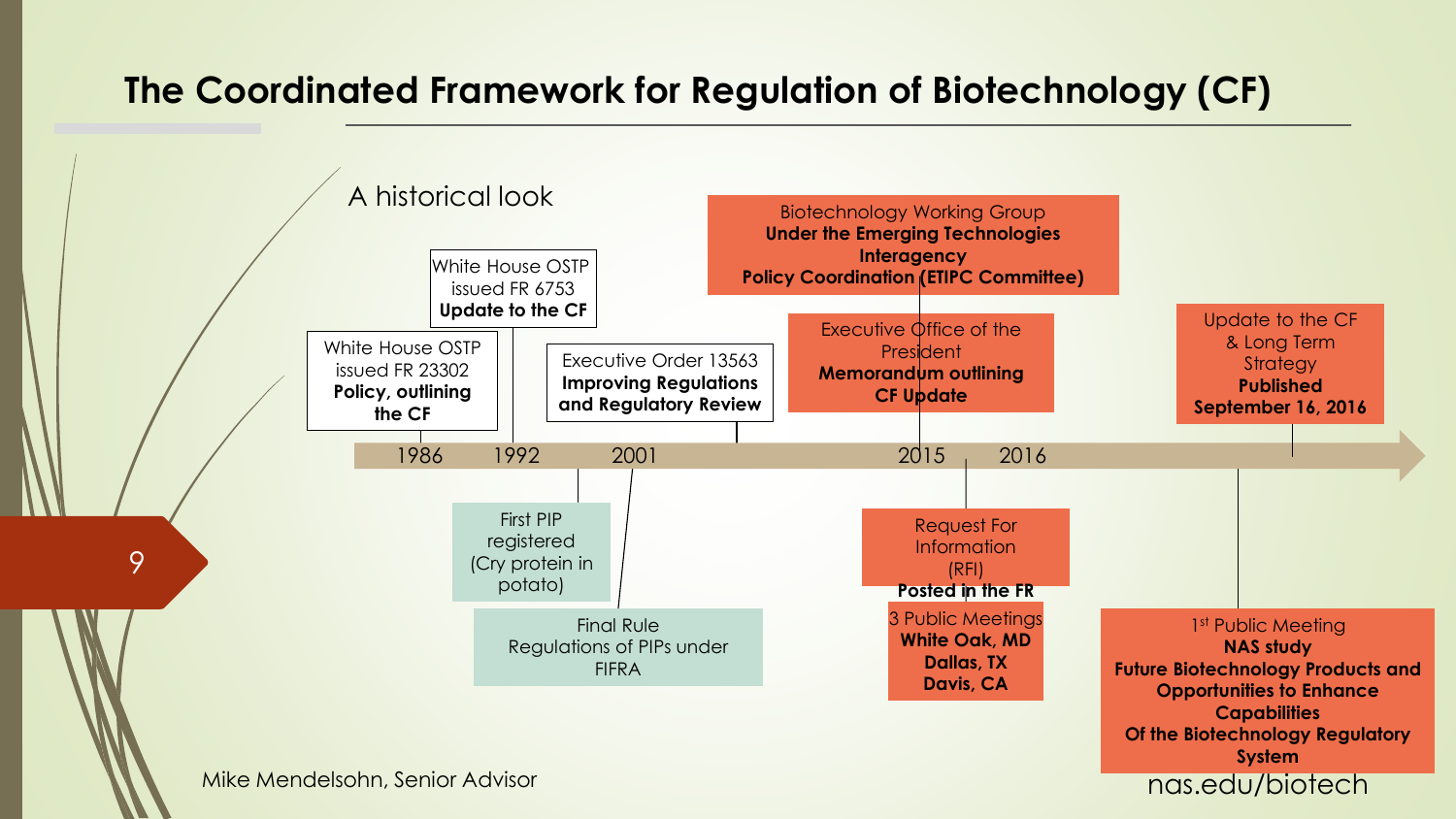July 2, 2015 Executive Office of the President's Office of Science and Technology Memorandum - Modernizing the Regulatory System for **Biotechnology Products** 

Goals and guidance

10

- Federal agencies that regulate biotechnology products should continually strive to:
	- Improve predictability
	- Increase efficiency
	- Reduce uncertainty in their regulatory processes and requirements
- **If is critical that these improvements:** 
	- Maintain high standards that are based on the best available science and that deliver

appropriate health and environmental protection

- Establish transparent, coordinated, predictable, and efficient regulatory practices across agencies with overlapping jurisdiction
- Promote public confidence in the oversight of the products of biotechnology through clear and transparent public engagement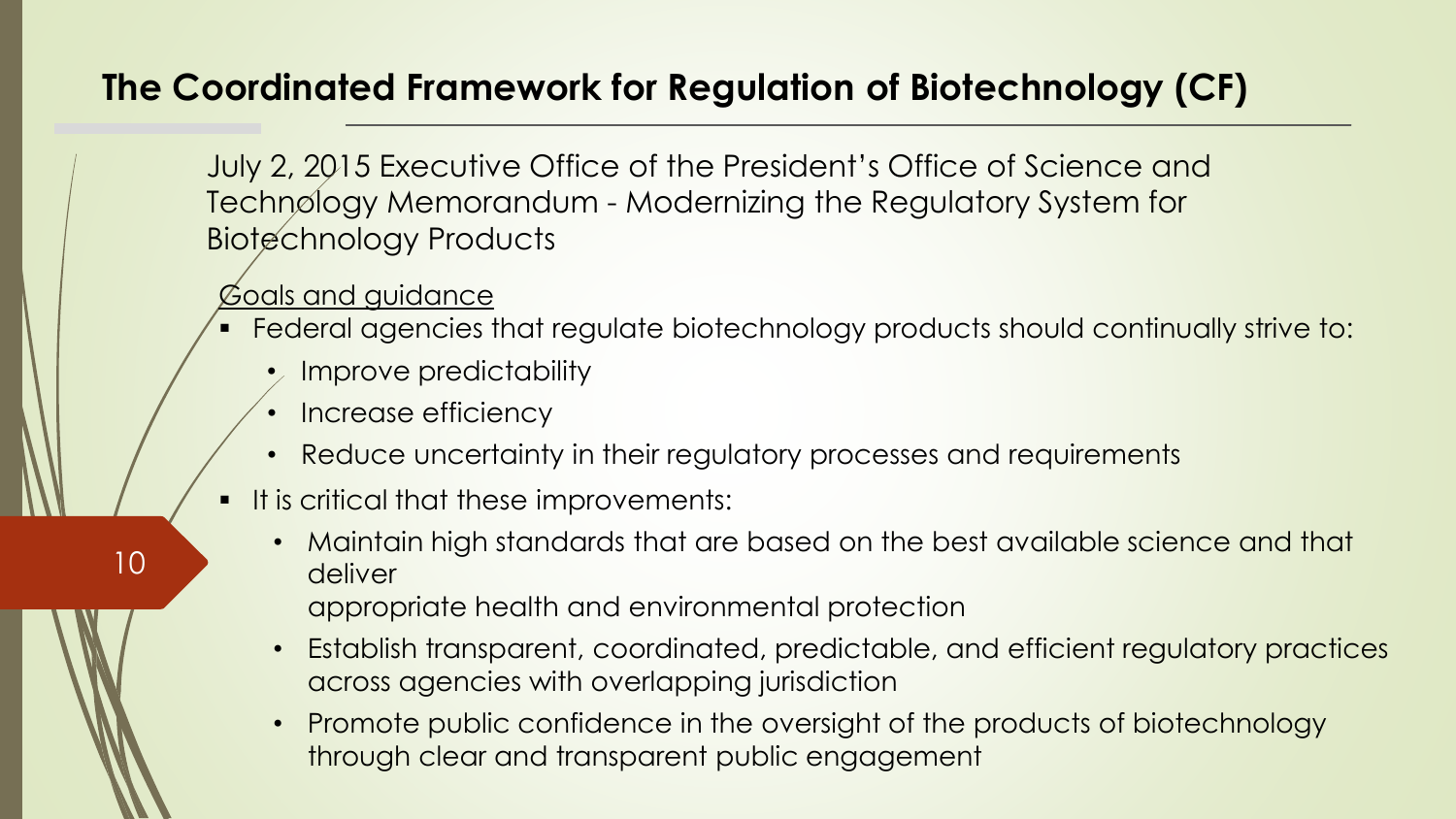11

Modernizing the Regulatory System for Biotechnology **Products** 

- 1) Update the Coordinated Framework for the Regulation of Biotechnology,
- 2) Develop a long-term strategy to ensure that the Federal biotechnology regulatory system is prepared for the future products of biotechnology, and
- 3) Commission an expert analysis of the future landscape of biotechnology products to support this effort.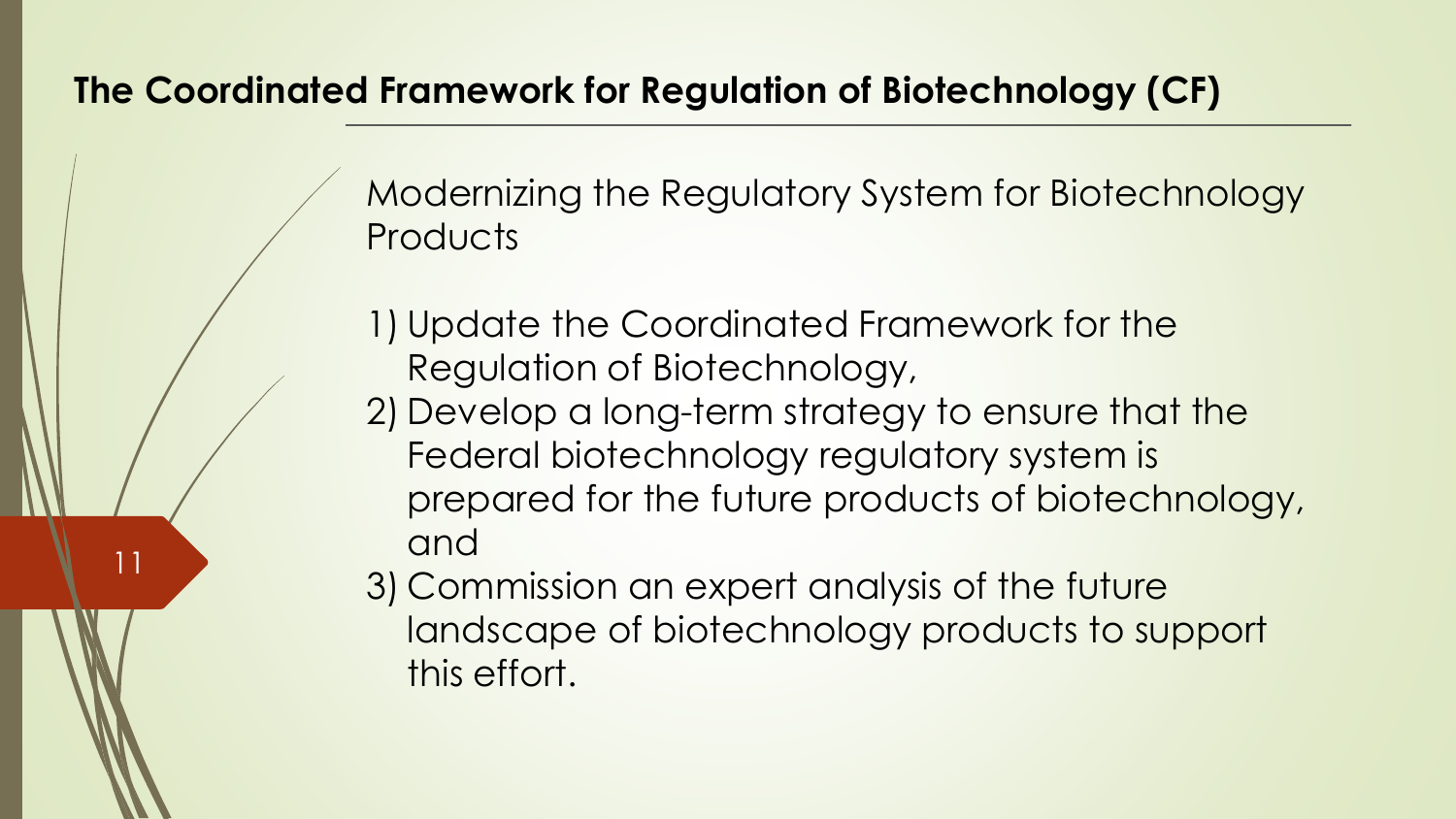#### **Clarifying Current Roles and Responsibilities**

The September 16, 2016 proposed Update to the Coordinated Framework offers a complete picture of a robust and flexible regulatory structure that provides appropriate oversight for all products of modern biotechnology.

The proposed Update to the Coordinated Framework; presents information about agency roles, and responsibilities in several forms, including:

• graphics

- case studies
- a comprehensive table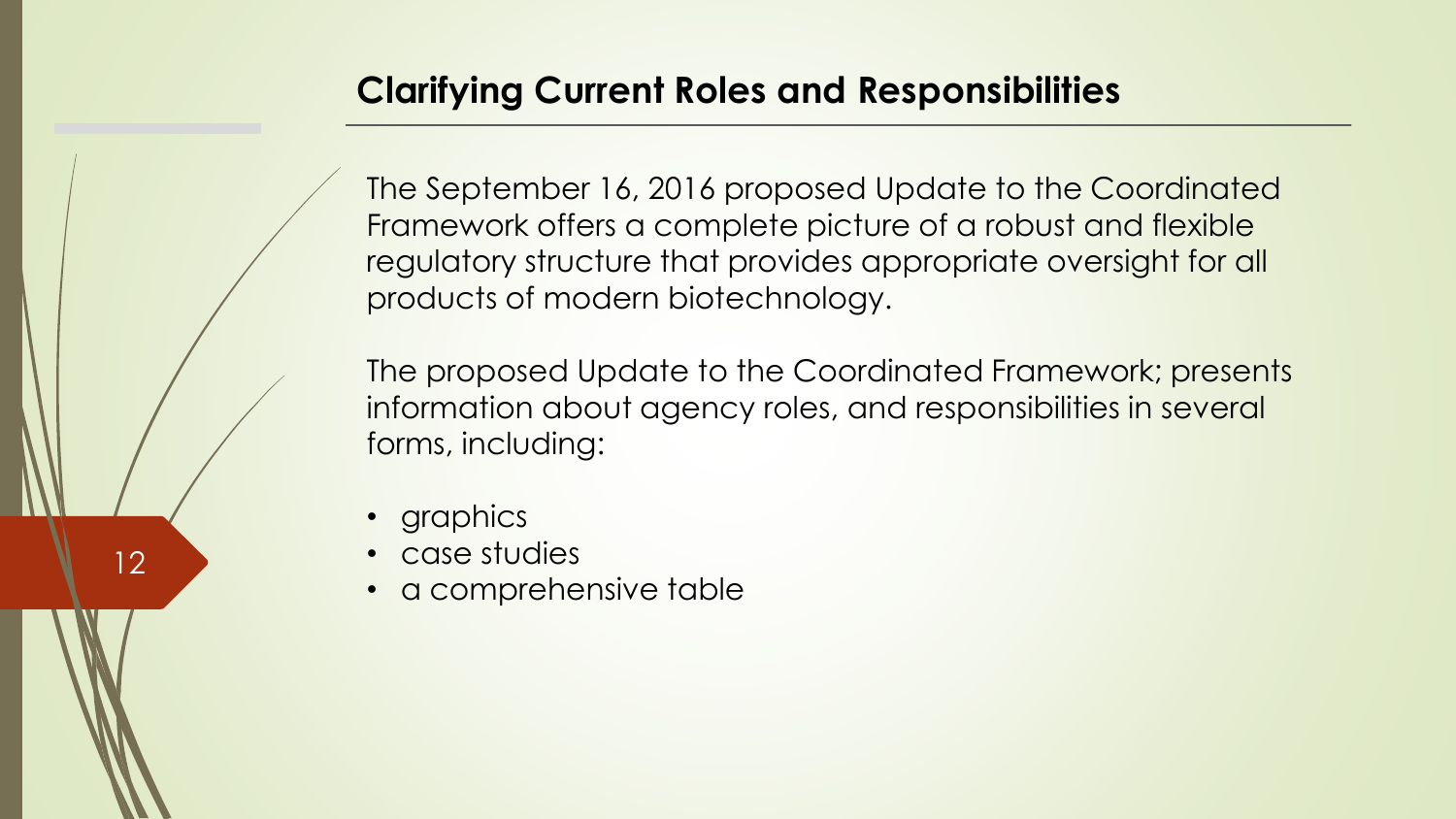|    |                                                                                                                       | <b>Source Organism or Culture</b>                                                                                                                                                                                                                                                                                                                                                                                                                                                                                       |                                                                                                                                                                                                                                                                                                                                                                             |                                                                                                                                                                                                                                                                                                                                                                                                                                                                                                                                                                                                                                                                                                                                                                          |                                                                                                                                                                                                                                                                                                                                          |
|----|-----------------------------------------------------------------------------------------------------------------------|-------------------------------------------------------------------------------------------------------------------------------------------------------------------------------------------------------------------------------------------------------------------------------------------------------------------------------------------------------------------------------------------------------------------------------------------------------------------------------------------------------------------------|-----------------------------------------------------------------------------------------------------------------------------------------------------------------------------------------------------------------------------------------------------------------------------------------------------------------------------------------------------------------------------|--------------------------------------------------------------------------------------------------------------------------------------------------------------------------------------------------------------------------------------------------------------------------------------------------------------------------------------------------------------------------------------------------------------------------------------------------------------------------------------------------------------------------------------------------------------------------------------------------------------------------------------------------------------------------------------------------------------------------------------------------------------------------|------------------------------------------------------------------------------------------------------------------------------------------------------------------------------------------------------------------------------------------------------------------------------------------------------------------------------------------|
|    | Product                                                                                                               | <b>Genetically Engineered</b>                                                                                                                                                                                                                                                                                                                                                                                                                                                                                           | <b>Genetically Engineered Animal</b>                                                                                                                                                                                                                                                                                                                                        | Genetically Engineered Microbe or                                                                                                                                                                                                                                                                                                                                                                                                                                                                                                                                                                                                                                                                                                                                        | Cell-free                                                                                                                                                                                                                                                                                                                                |
|    | <b>Area</b>                                                                                                           | Plant                                                                                                                                                                                                                                                                                                                                                                                                                                                                                                                   |                                                                                                                                                                                                                                                                                                                                                                             |                                                                                                                                                                                                                                                                                                                                                                                                                                                                                                                                                                                                                                                                                                                                                                          |                                                                                                                                                                                                                                                                                                                                          |
| 13 | <b>Pesticide</b>                                                                                                      | EPA/OPP<br>If plant-incorporated<br>protectant is produced<br>by plant, EPA/OPP<br>regulates the pesticide<br>trait and related genetic<br>material for human and<br>environmental safety,<br>including the safety of<br>dietary exposures to<br>pesticide residues in<br>human and animal food<br>USDA/APHIS/BRS<br>If plant poses a plant pest<br>risk<br><b>FDA/CFSAN</b><br>If human food,<br>FDA/CFSAN oversees non-<br>EPA-regulated aspects of<br>the food for safety for<br>human consumption<br><b>FDA/CVM</b> | EPA/OPP<br>If an animal is used as a pesticide,<br>EPA/OPP ensures safety of human and<br>animal food by regulating as chemical<br>pesticide residues any animals or<br>animal parts in the human or animal<br>food, e.g., predatory insects,<br>predatory insect parts, or nematodes<br>in grain.<br>USDA/APHIS/BRS<br>If animal poses a plant pest risk<br><b>FDA/CVM</b> | <b>Cultured Cell</b><br>EPA/OPP<br>If pesticide is a genetically engineered<br>microbe, EPA/OPP regulates the<br>microbial pesticide for human and<br>environmental safety, including the<br>safety of dietary exposure to pesticide<br>residues in human and animal food.<br>This also includes genetically<br>engineered bacterial symbionts that<br>are part of a nematode-bacterial<br>entomopathogen complex.<br>USDA/APHIS/BRS<br>If microbe poses a plant pest risk<br>EPA/OPPT<br>Evaluates and potentially regulates a<br>living genetically engineered microbe<br>used as a pesticide intermediate, i.e.,<br>where the "pesticide" product is the<br>dead microbe<br><b>FDA/CFSAN</b><br>If human food, FDA/CFSAN oversees<br>non-EPA-regulated aspects of the | Synthesis<br>EPA/OPP<br>If nucleic<br>acids<br>produced via<br>cell-free<br>synthesis are<br>used for<br>pesticidal<br>purposes,<br>these<br>products are<br>regulated by<br>EPA/OPP for<br>human and<br>environmenta<br>I safety,<br>including the<br>safety of<br>exposures to<br>pesticide<br>residues in<br>human and<br>animal food |
|    | If animal food, FDA/CVM<br>oversees non-EPA-<br>regulated aspects of the<br>food for safety for animal<br>consumption |                                                                                                                                                                                                                                                                                                                                                                                                                                                                                                                         | food for safety for human<br>consumption<br><b>FDA/CVM</b><br>If animal food, FDA/CVM oversees<br>non-EPA-regulated aspects of the<br>food for safety for animal consumption                                                                                                                                                                                                |                                                                                                                                                                                                                                                                                                                                                                                                                                                                                                                                                                                                                                                                                                                                                                          |                                                                                                                                                                                                                                                                                                                                          |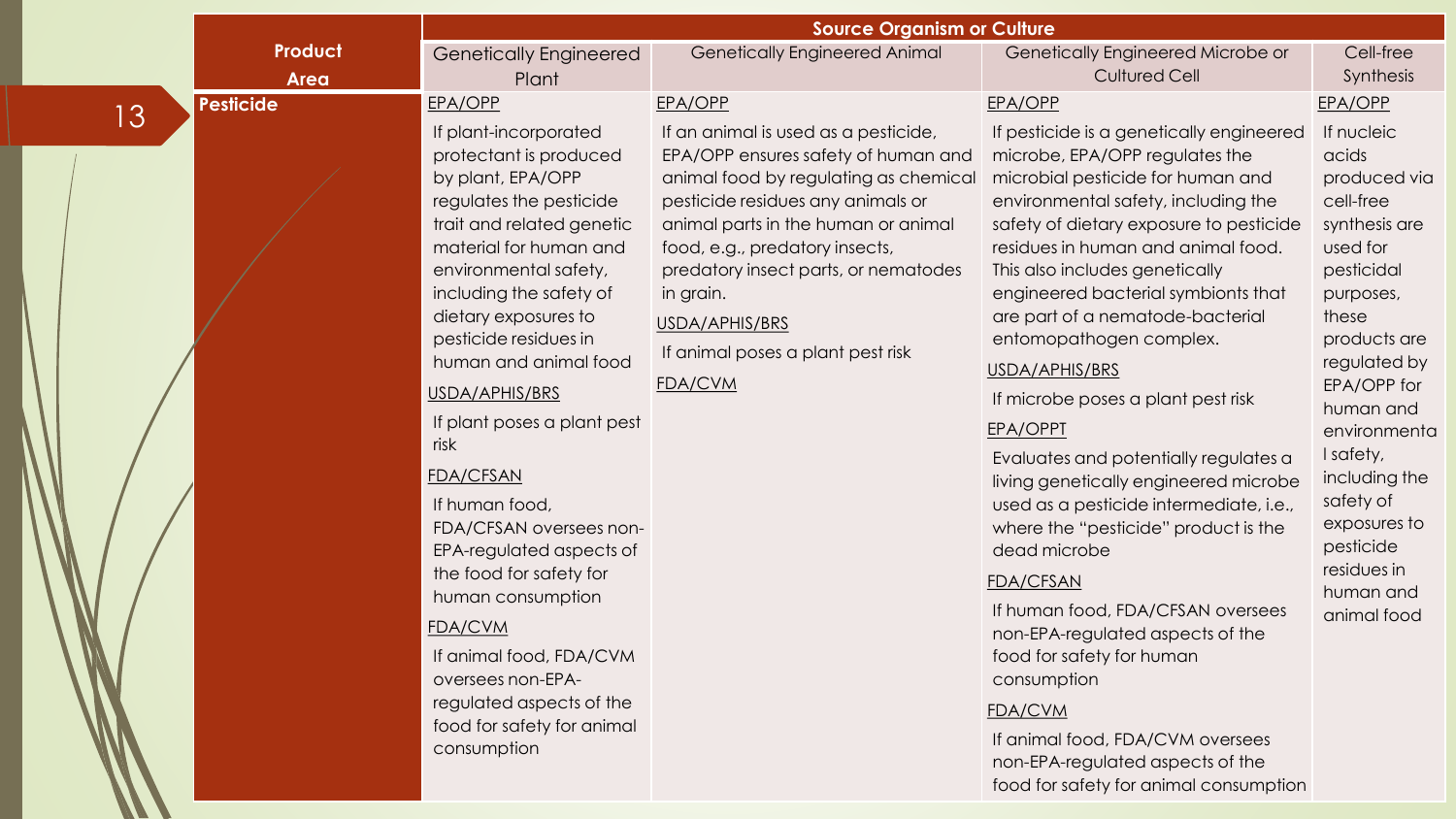Regulatory oversight over genetically engineered plants

**Each Federal Agency has their specific triggers for regulatory oversight** associated with own protection goals

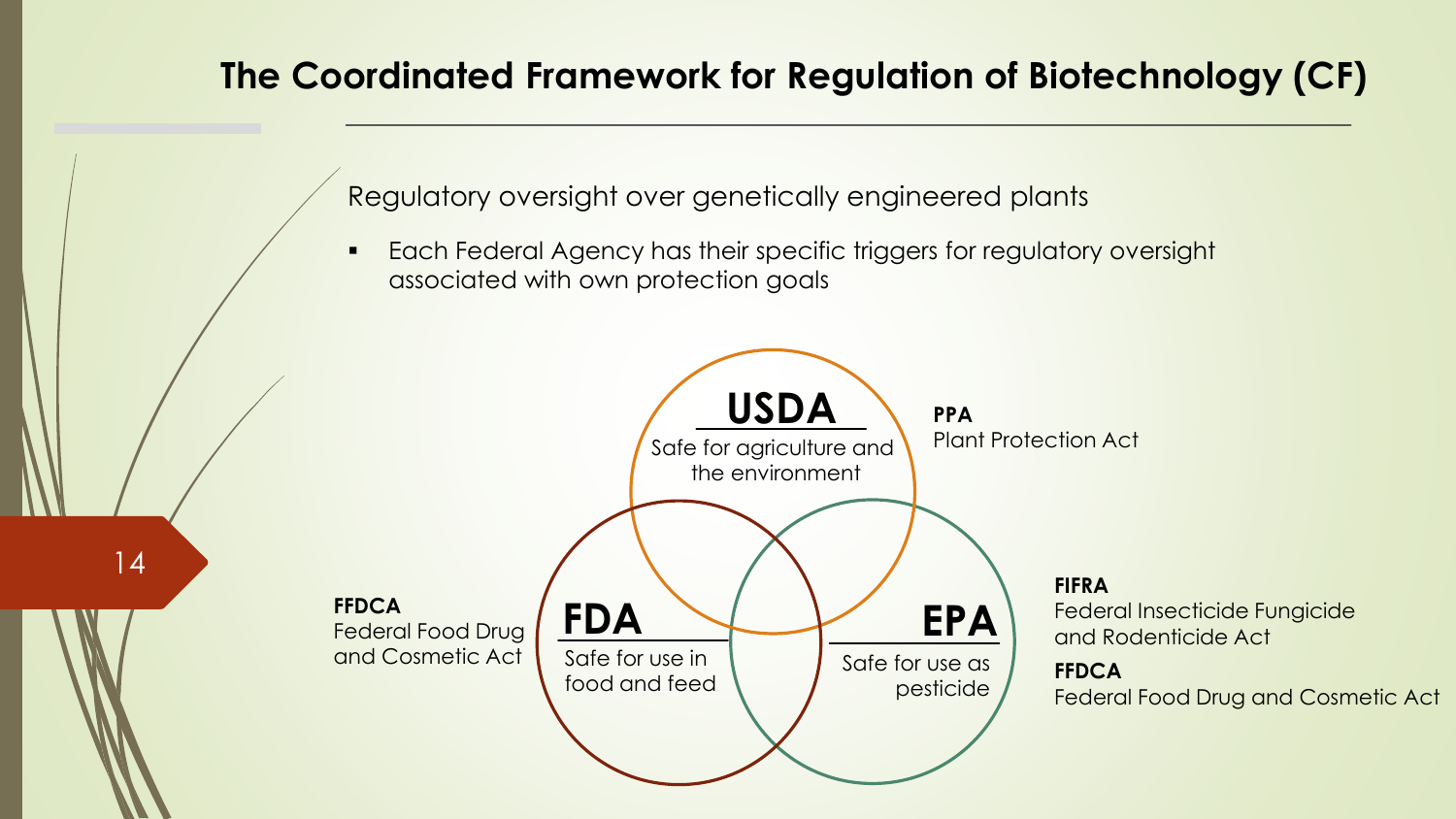# **Bt Crops and the PPDC**

- In 1999, OPP asked PPDC whether Bt-PIPs are a "public good" to be conserved
	- Bt used for many years by organic growers
	- **PIPs expressed constitutively by crop on millions of acres season after season** 
		- Potential for resistance
- PPDC agreed Bt should be conserved as a "public good"
- With PPDC guidance, OPP instituted "insect resistance management" or "IRM" for Bt-PIPs
- **Program now a model for other resistance management programs**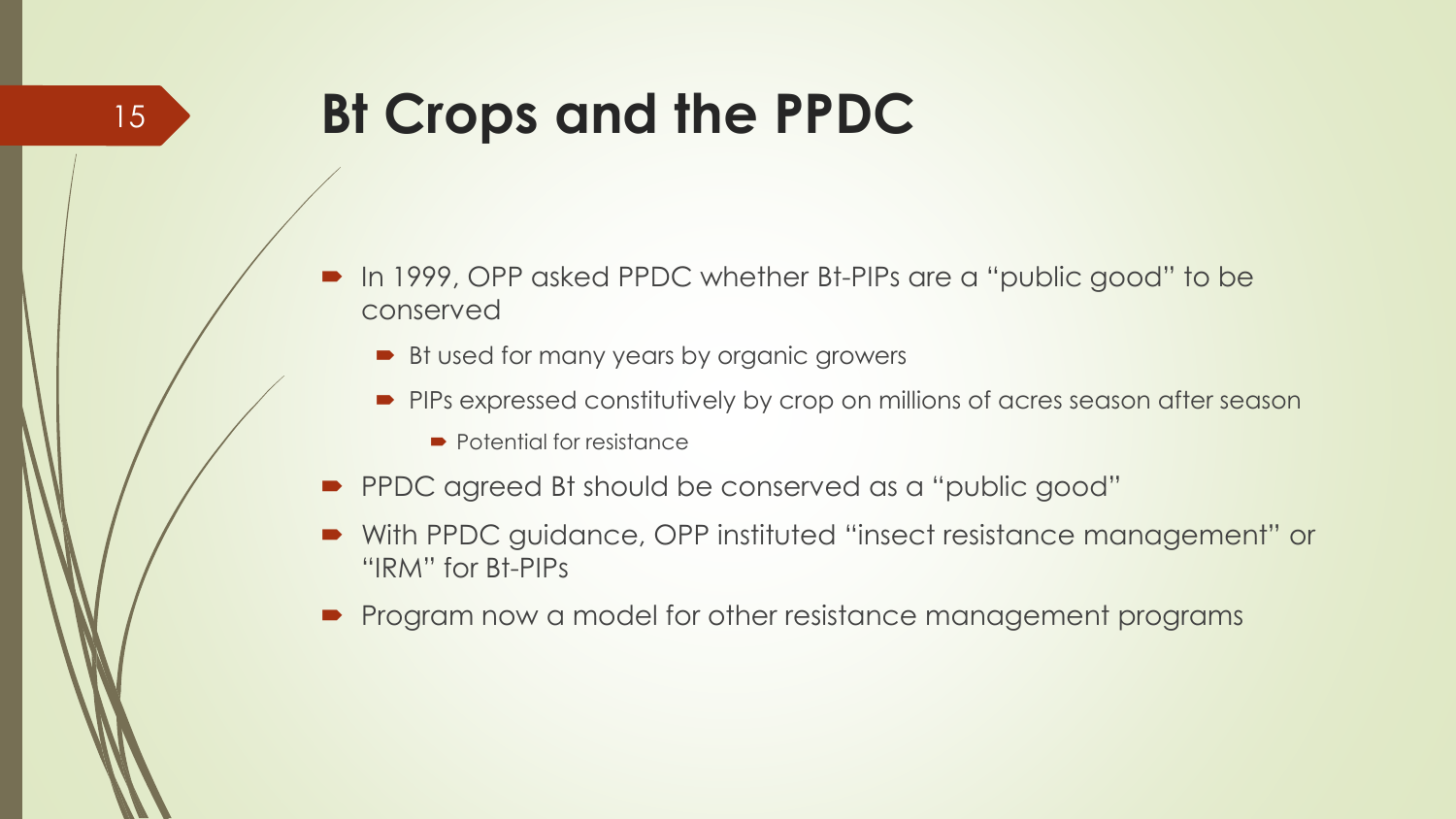# **Moving Genetic Information into the Plant – Making Bt Corn**

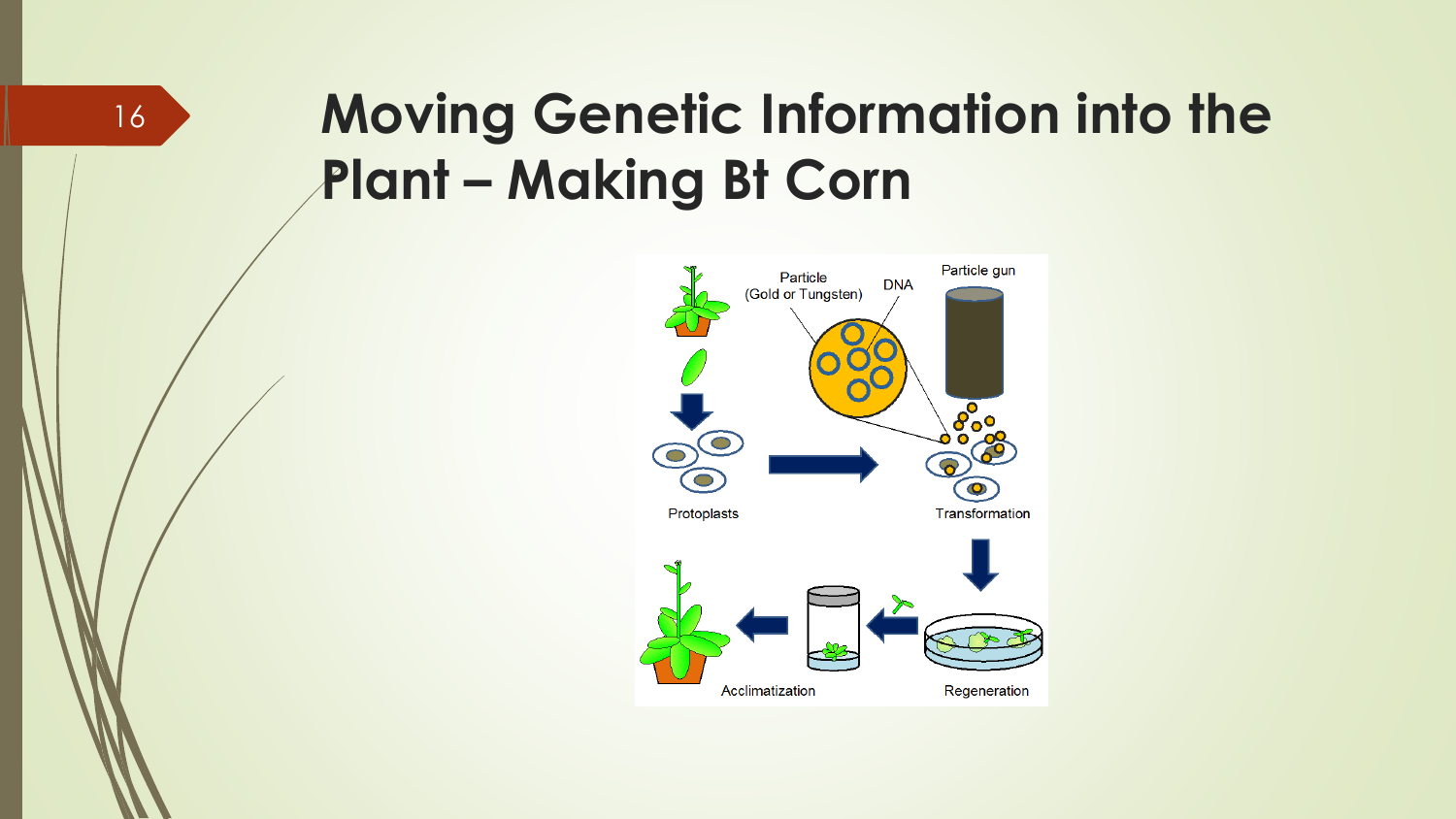### **Case Study #1 - Bt Corn Submitted Data**

- Acute oral toxicity, heat stability, amino acid sequence analyses compared to known toxins and allergens, *in vitro* digestibility
- Molecular characterization, protein expression levels
- Non-target organism toxicity, environmental fate, and gene flow
- **Insect resistance management**
- **EPA will provide the appropriate scientific review to ensure we are** protecting human health and the environment.
- PRIA deadlines for registration actions shorter and costs lower compared to conventional pesticide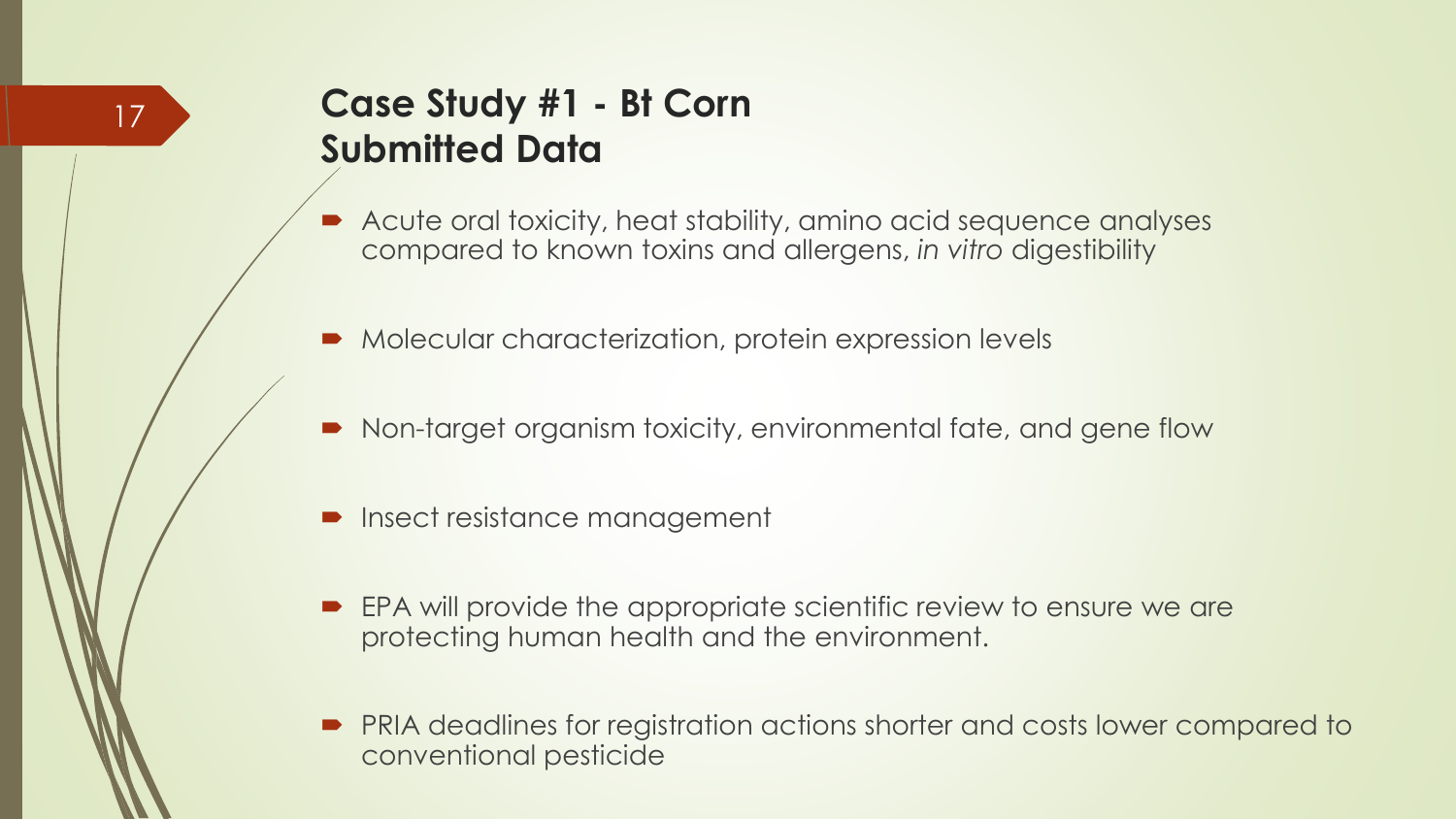# **Bt Corn – Safety Findings**

- EPA evaluates pesticidal substance and the genetic material necessary for its production, e.g. Bt Cry protein and *cry* gene in corn.
- No toxic effects to humans or non-targets. No allergenicity.
- Non-target invertebrates are generally more abundant in *Bt* cotton and *Bt* corn fields than in non-transgenic fields managed with chemical insecticides.
- Do not bioaccumulate. Bt proteins readily susceptible to metabolic, microbial, and abiotic degradation
- No short term effects. No long term effects no bioaccumulation. No effects on bees, workers, groundwater, etc
- Prescribe IRM requirements to ensure continued prevention of evolution of resistance in target pests.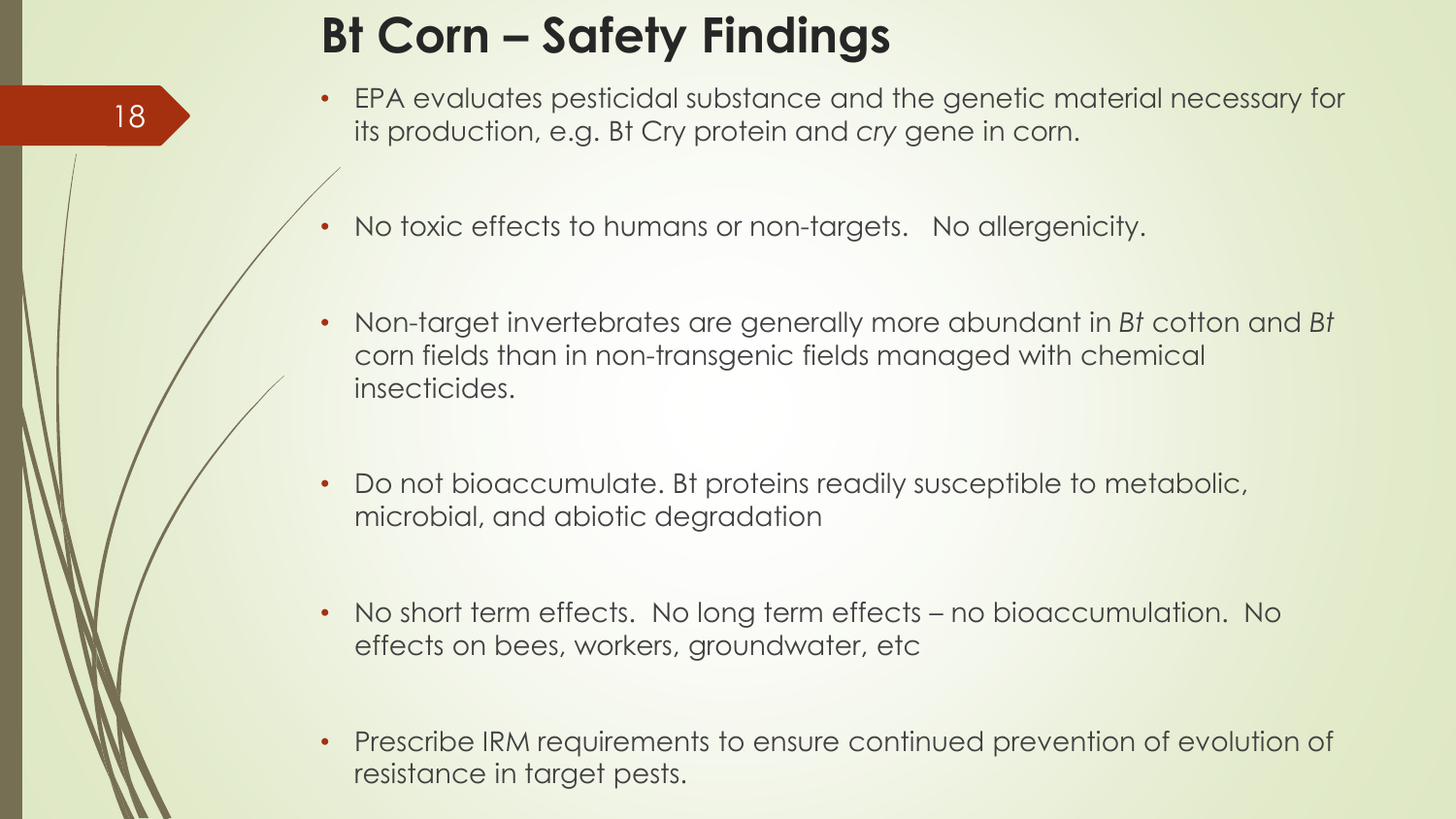### **Bt Corn – Other Benefits**

• Reduced use of conventional pesticides.

19

 $\sqrt{\mathsf{Reduction}}$  in use of broader spectrum, harsher conventional chemical pesticides, e.g., Bt-PIPs reduced conventional chemical pesticide use by 12.5 million pounds of active ingredient over 7.5 million corn acres in the first 3 years for corn rootworm control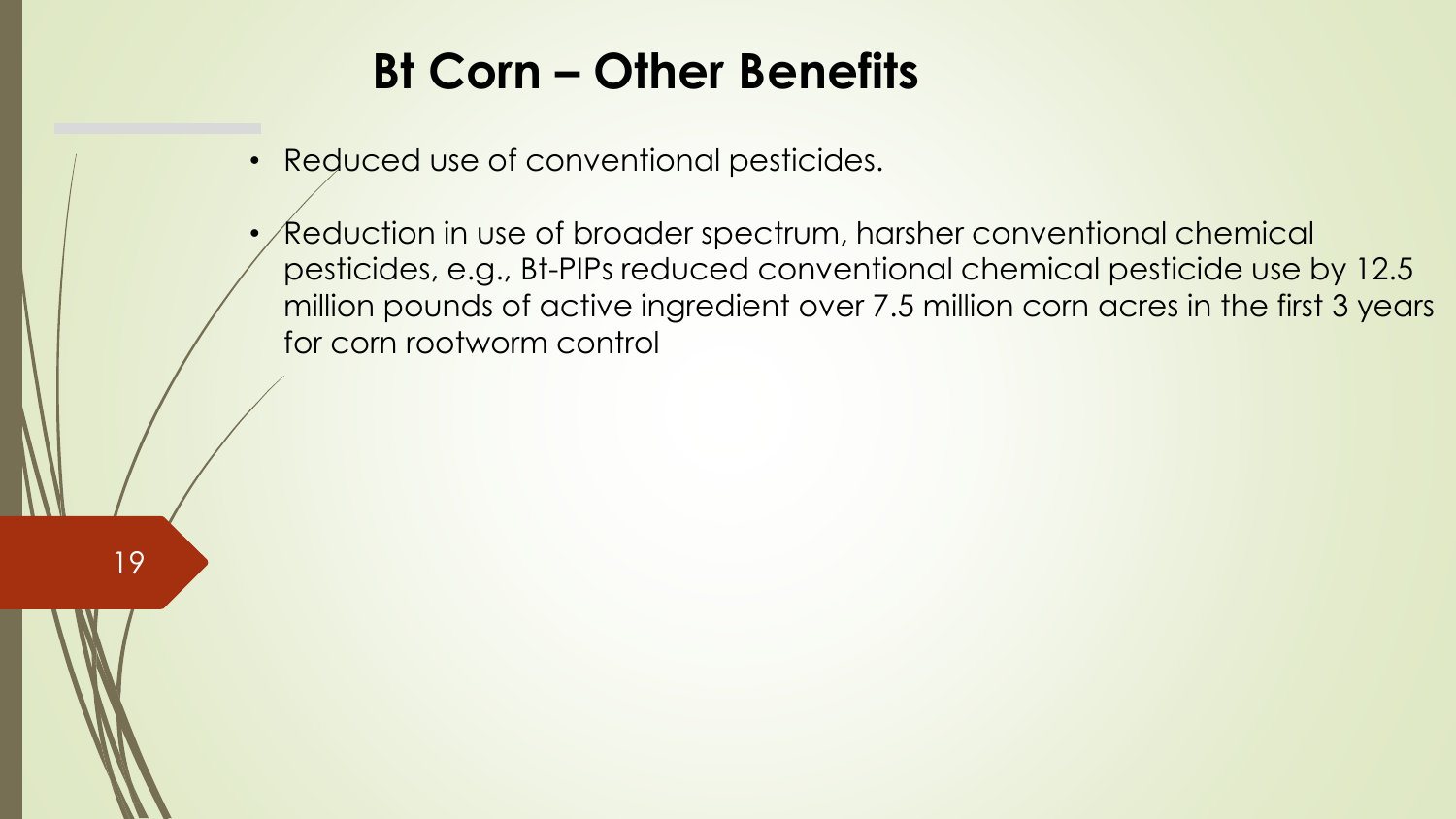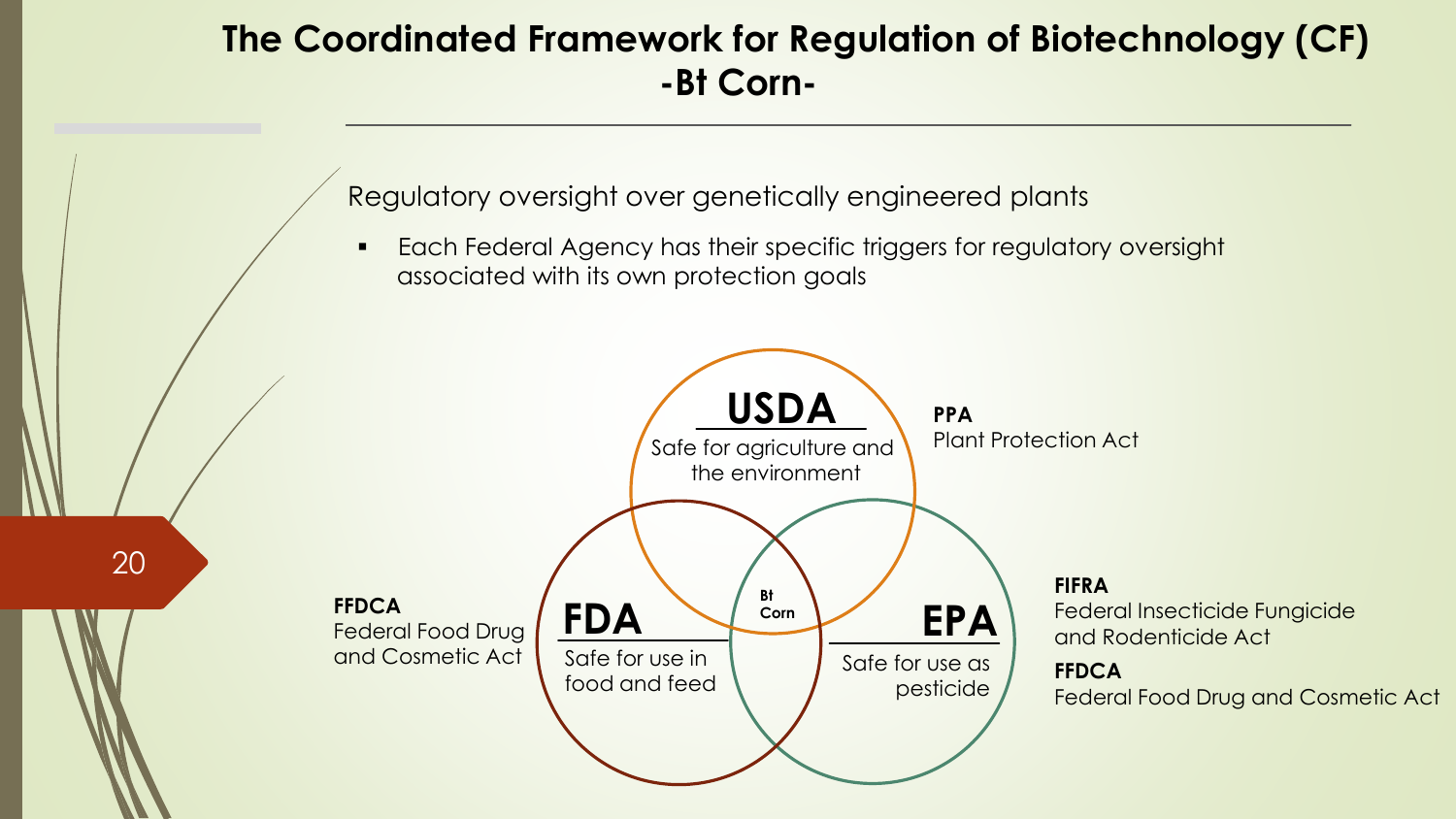### **Herbicide Resistant Plants**

EPA regulates the chemical herbicides used on herbicide resistant plants, not the plants.

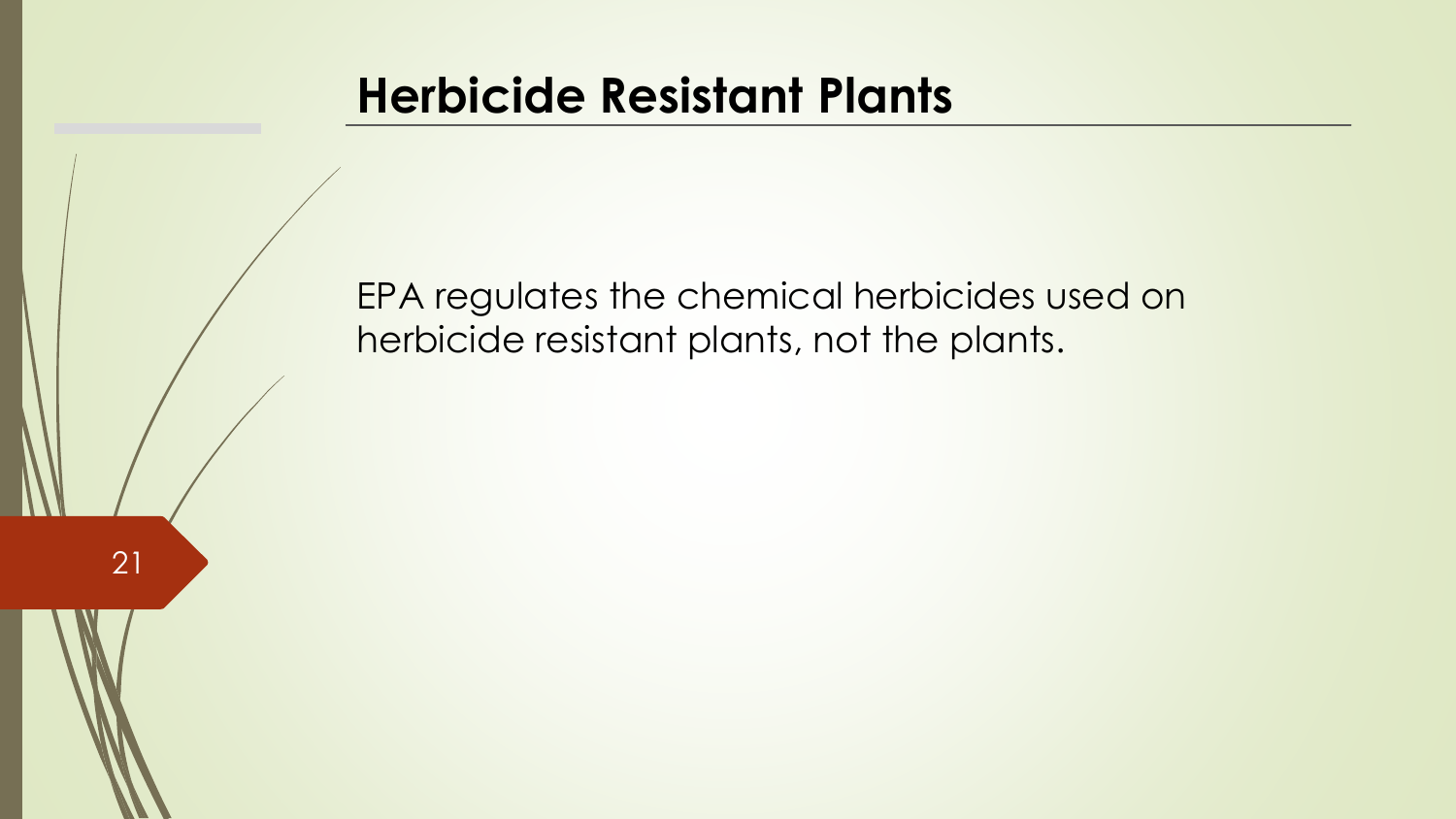#### **The Coordinated Framework for Regulation of Biotechnology (CF) -Herbicide Resistant Food Plants-**

Regulatory oversight over genetically engineered plants

- **Each Federal Agency has their specific triggers for regulatory oversight** 
	- Associated with own protection goals

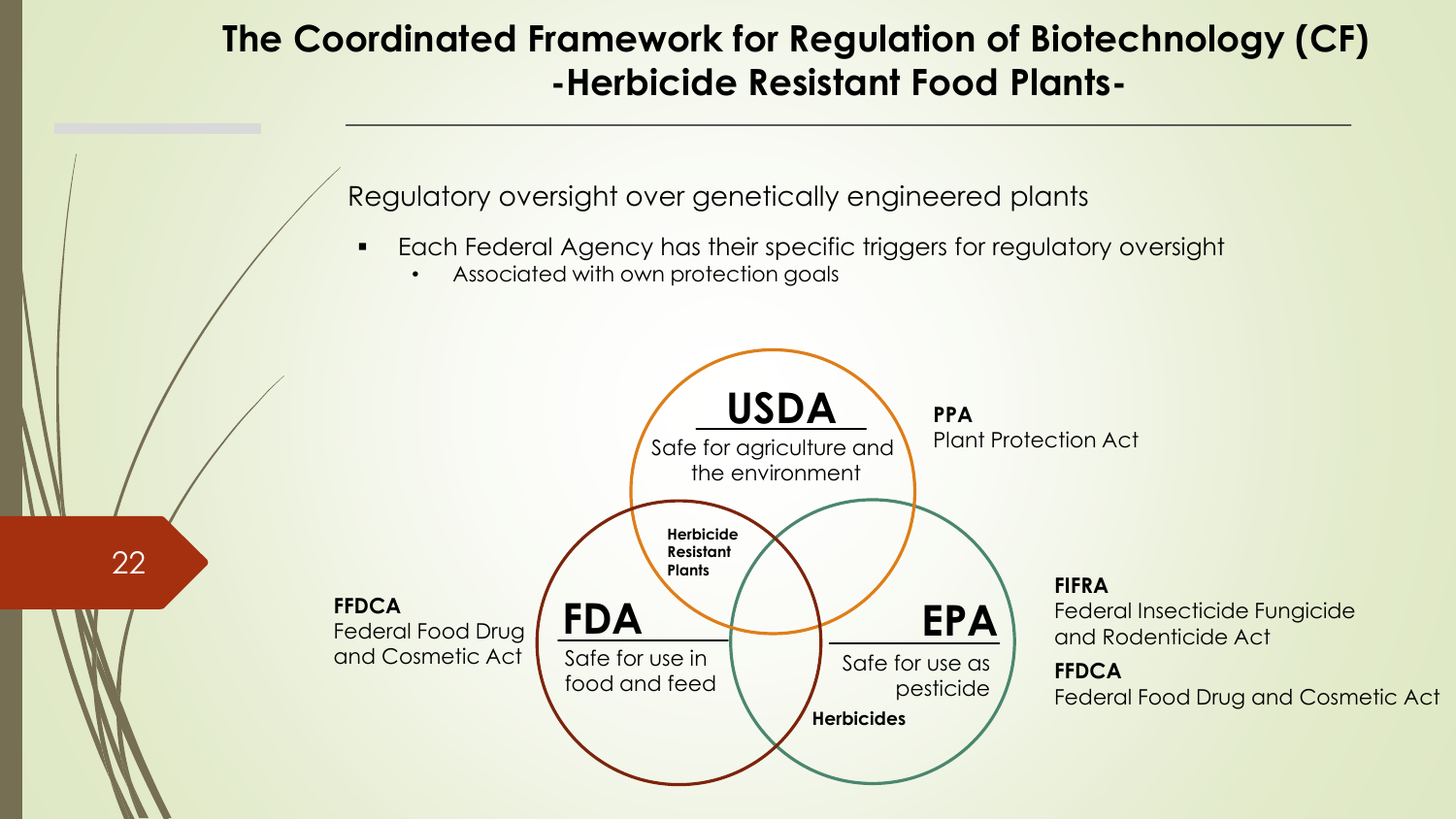#### **The Coordinated Framework for Regulation of Biotechnology (CF) -Herbicide Resistant Non-Food Plants-**

Regulatory oversight over genetically engineered plants

- **Each Federal Agency has their specific triggers for regulatory oversight** 
	- Associated with own protection goals

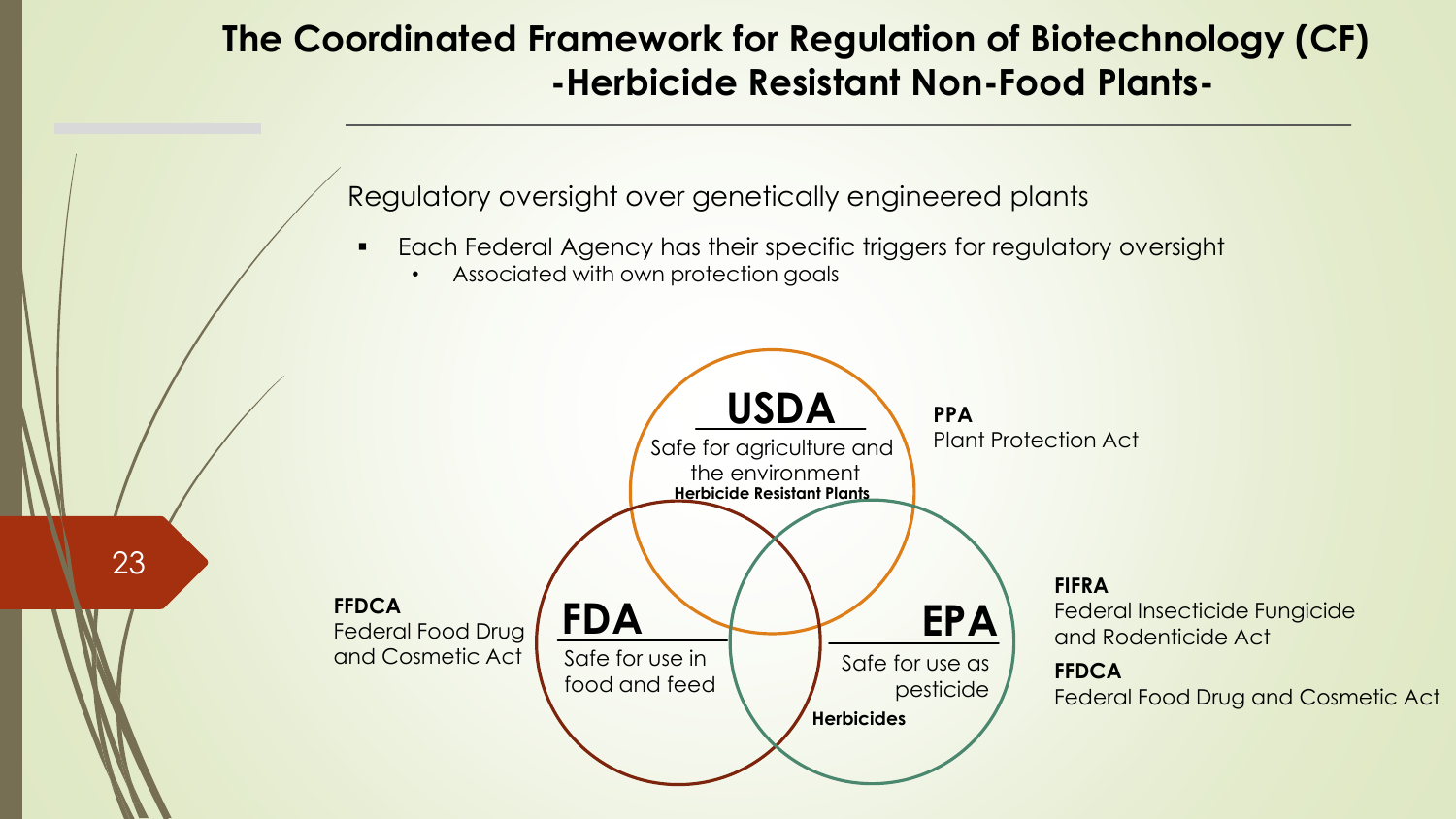# **Biotech Strategy – Preparing for the Future**

- The September 16, 2016 *National Strategy for Modernizing the Regulatory System for Biotechnology Products* sets forth a vision for:
	- ensuring Federal regulatory system equipped to assess efficiently risks, if any, associated with future products of biotechnology
	- supporting innovation,
	- protecting health and the environment,
	- maintaining public confidence in the regulatory process, increasing transparency and predictability, and
	- reducing unnecessary costs and burdens.
- In the *Strategy*, the Federal agencies demonstrate their sustained commitment to ensure the safety of future products of biotechnology, increase public confidence in the regulatory system, and prevent unnecessary barriers to future innovation and competitiveness.
- The *Strategy* highlights many existing and new activities at EPA, FDA, and USDA. RNAi, etc. would be future areas to coordinate among federal partners

Elizabeth Milewski, Ph.D., Senior Science Policy Advisor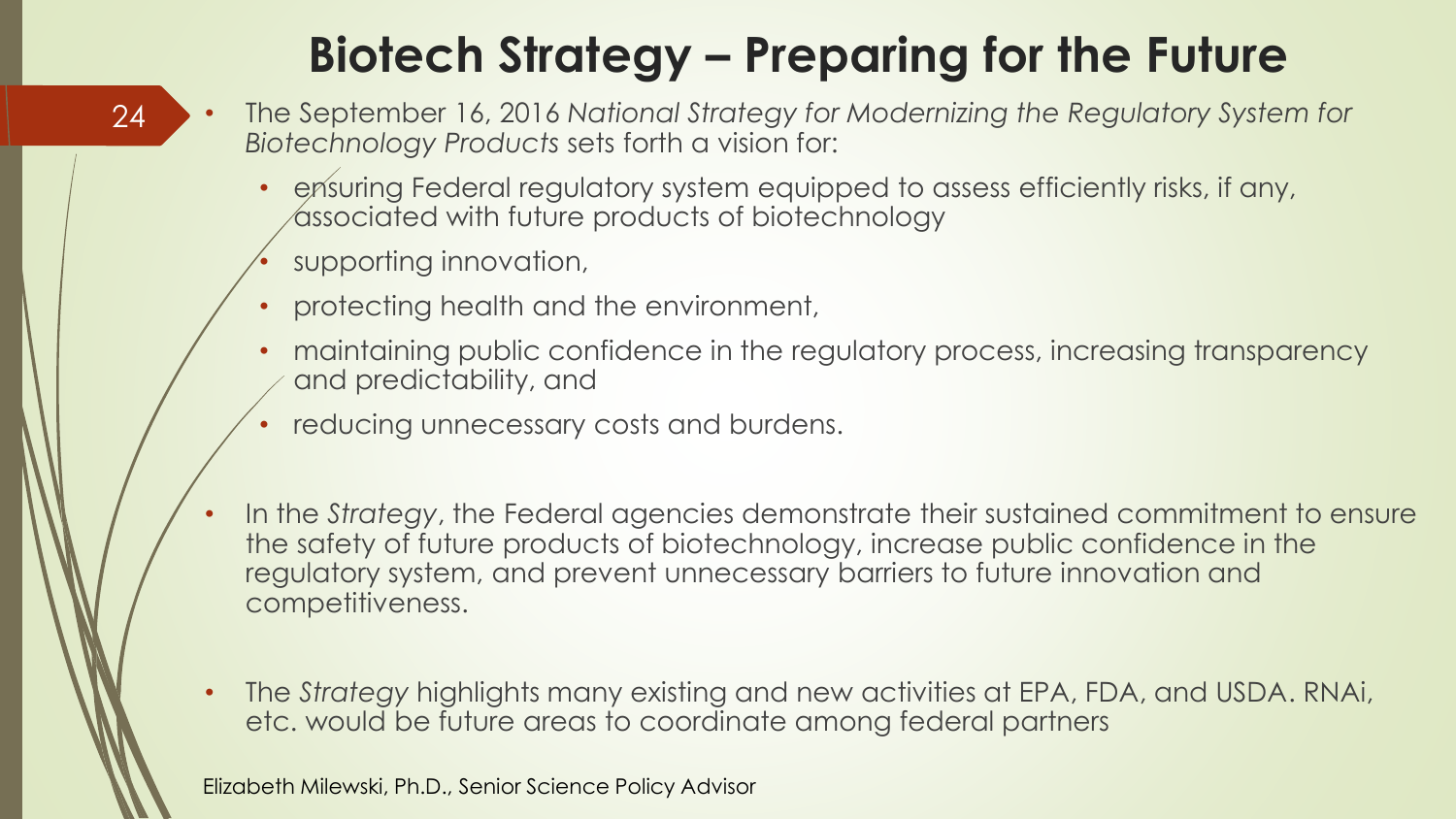• EPA, FDA, and USDA commit to interagency communication that helps with:

- timely decisions on regulatory jurisdiction
- clarifying for developers which regulatory agency(ies) have oversight responsibility for a novel biotechnology product
- EPA, FDA, and USDA will enhance collaborations to optimize use of scientific data for scientific and regulatory assessments.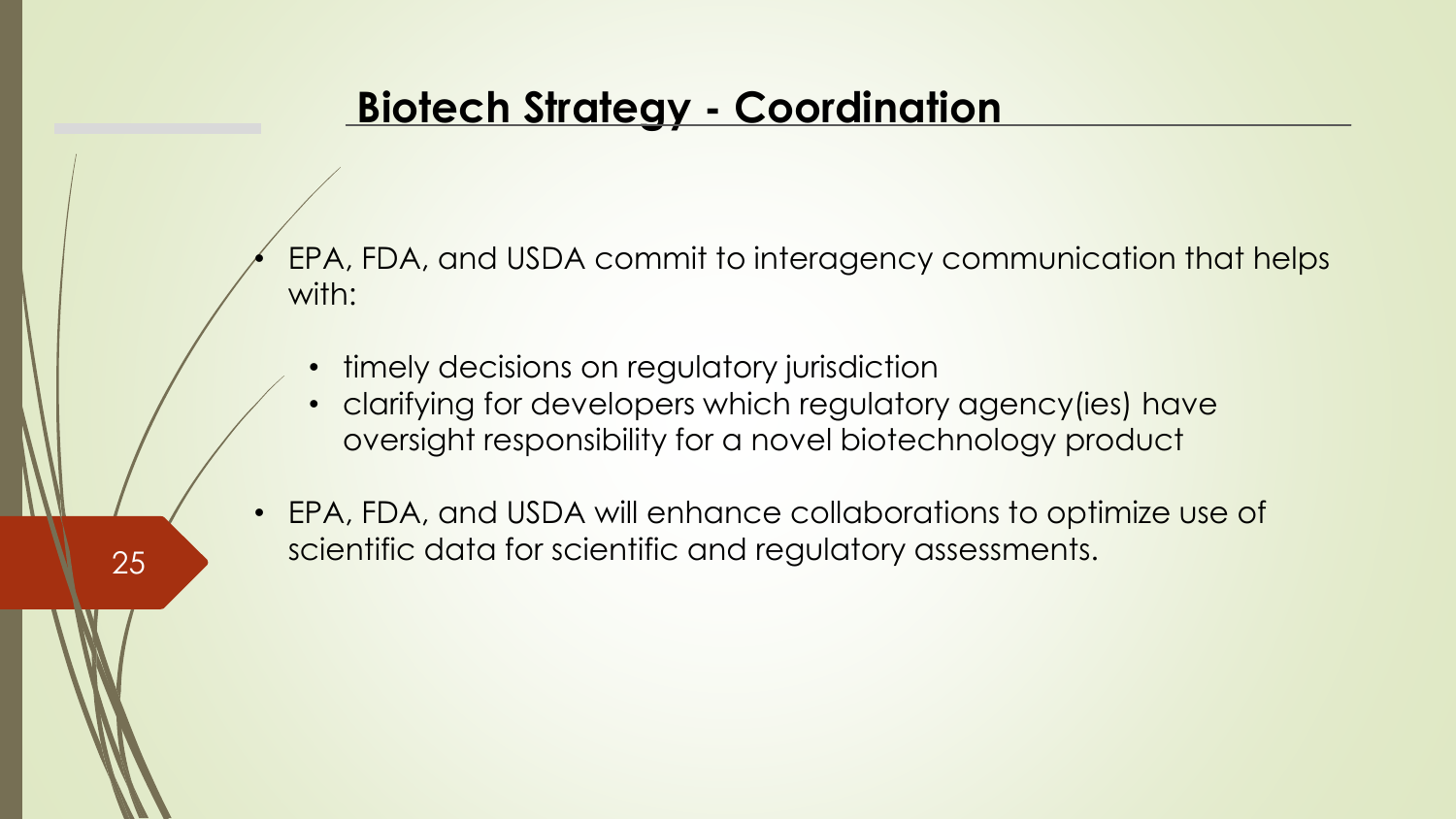### **Future Regulatory Challenges: Genetic Modification of Insects as Pest Control**

- Even today, vector borne diseases such as malaria, kill hundreds of thousands of people or result in devastating consequences, e.g., zika
- New technologies and information are resulting in the development of new means of reducing the population of disease vectors, e.g., mosquitoes
- And BPPD may play some role in evaluating and ensuring the safety of genetically modified insects used to reduce pest populations
- At this time, BPPD has under review non-GE mosquitoes that can be used to reduce mosquito populations
	- These mosquitoes contain variants of a microorganism, *Wolbachia pipientis*
	- *Wolbachia pipientis* is a microorganism that is naturally found in many types of insects
	- Some *Wolbachia* can adversely impact mosquito fertility
		- Large numbers of male mosquito containing such *Wolbachia* would be reared in laboratories and then released into the environment to mate with wild females that do not carry the *Wolbachia.* Eggs from females that mate with these males do not hatch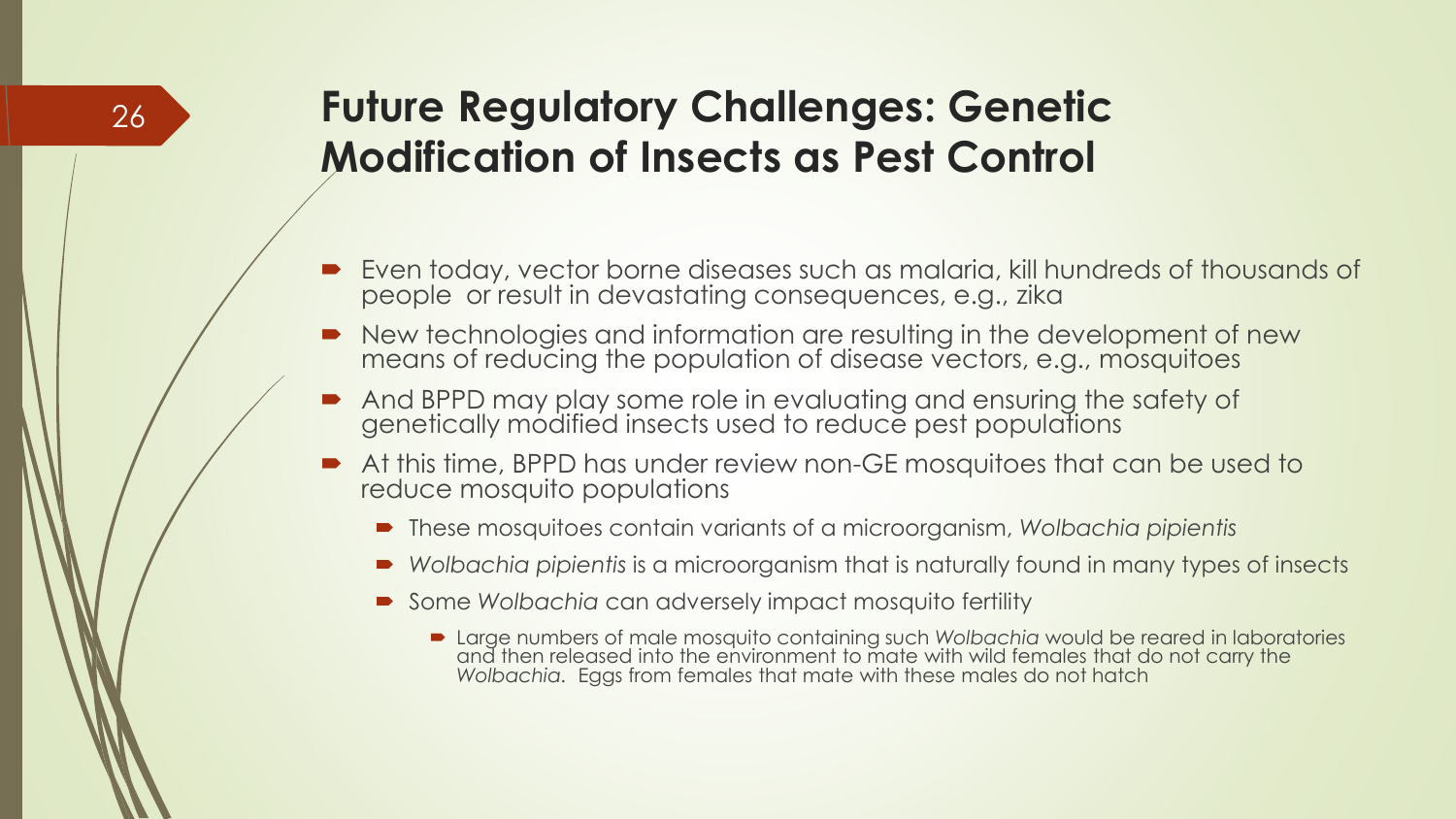### **Case Study # 2 - GE Mosquito Control Product**

- Another type of mosquito control product currently in the testing pipeline
- Also intended to reduce mosquito populations, but using genetic engineering of mosquito
- Like *Wolbachia pipientis* approach, interferes with mosquito's ability to reproduce
	- Gene modified through genetic engineering stops mosquito cells from functioning normally
		- Protein produced from the gene ties up cellular machinery other important proteins not produced
- Involves releases of large numbers of male mosquitoes to mate with wild female mosquitoes, produce defective offspring unable to grow into adults
- Male mosquitoes do not bite

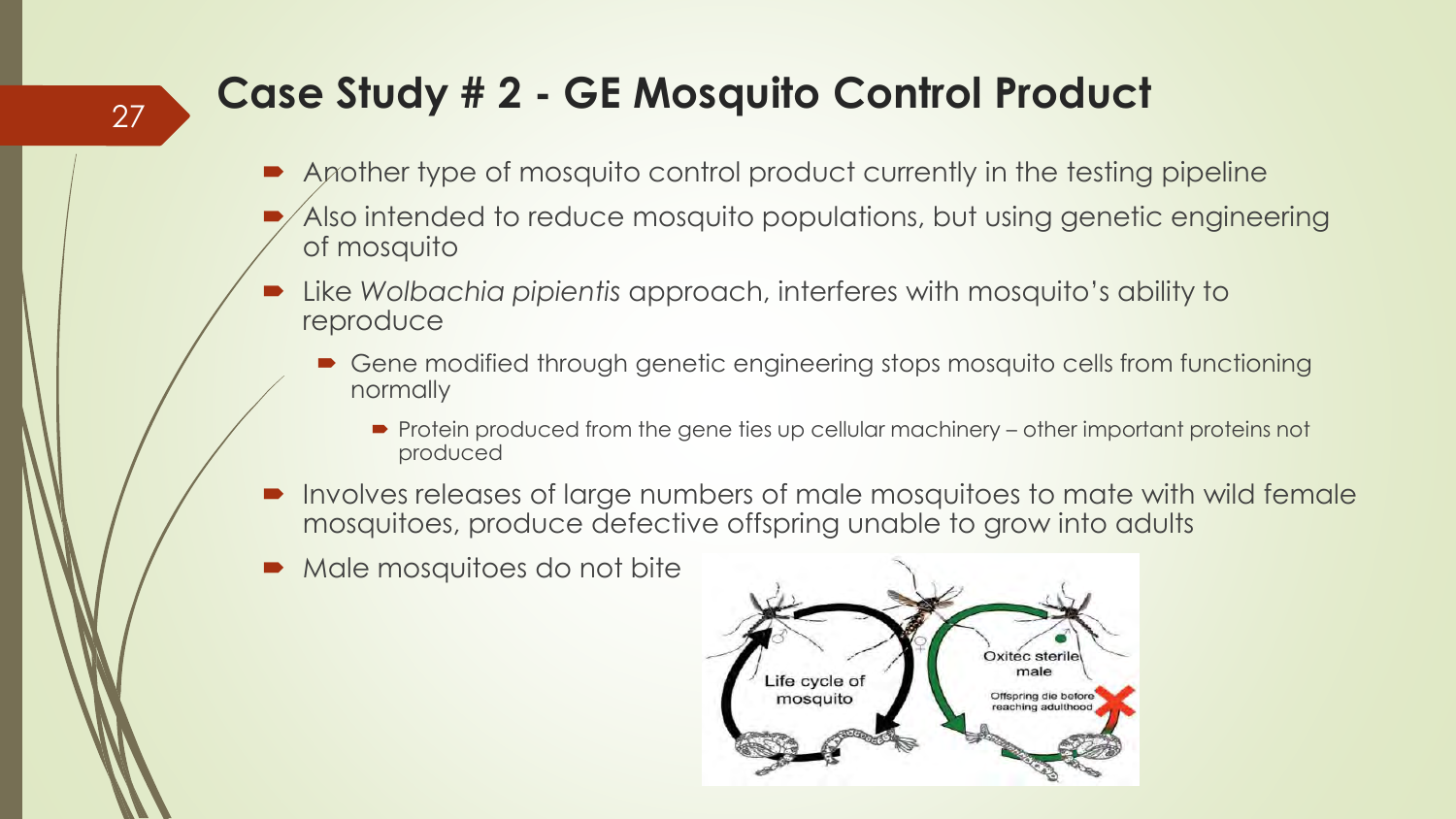### **Biotech Strategy - Insects**

28

**EPA, FDA and USDA will** continue to examine their regulatory structures with the goal of **clarifying how the U.S. Federal Government will regulate genetically engineered insects** in an integrated and coordinated fashion to cover the full range of potential products. The agencies are working **to better align their responsibilities over genetically engineered insects with their traditional oversight roles, for example, considering mechanisms that would enable EPA to regulate genetically engineered mosquitos under FIFRA when the developer claims they are intended to control population levels,** and FDA to regulate them under FD&C Act when the developer makes a disease claim. USDA will continue to exercise its authorities for control of certain plant or animal pest insects.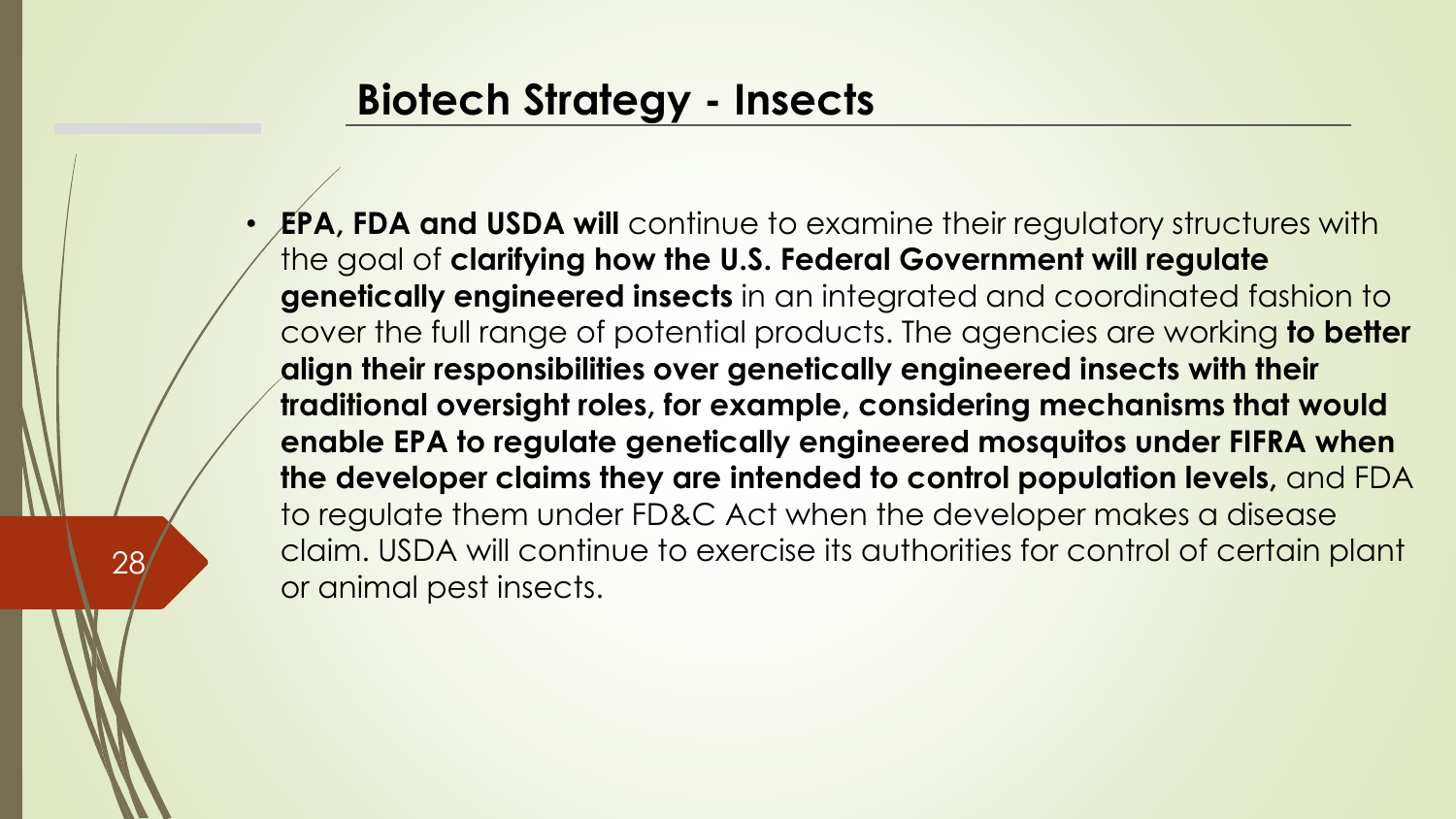*With respect to GE insects, EPA has already noted the specific wording in the Strategy document. FDA and EPA are currently determining how best to delineate responsibilities and provide additional direction and clarity, including assessing how to exercise their authorities for regulation of GE mosquitoes based on the developer's intended use of the product. For example, the agencies are looking at ways that would enable EPA to regulate GE mosquitoes under its FIFRA pesticide authority when the developer claims they are intended to control population levels of wild mosquitoes. FDA would continue to regulate under the FD&C Act GE mosquitoes that are intended to prevent or mitigate disease transmission. FDA plans to issue a draft guidance or regulation that would clarify*  regulatory oversight for GE mosquitoes. We are working closely with EPA and *APHIS to ensure that any such guidance or regulation takes into account and accurately reflects their regulatory authorities. In the interim, FDA will continue to review GE mosquitoes under its new animal drug authorities.* 

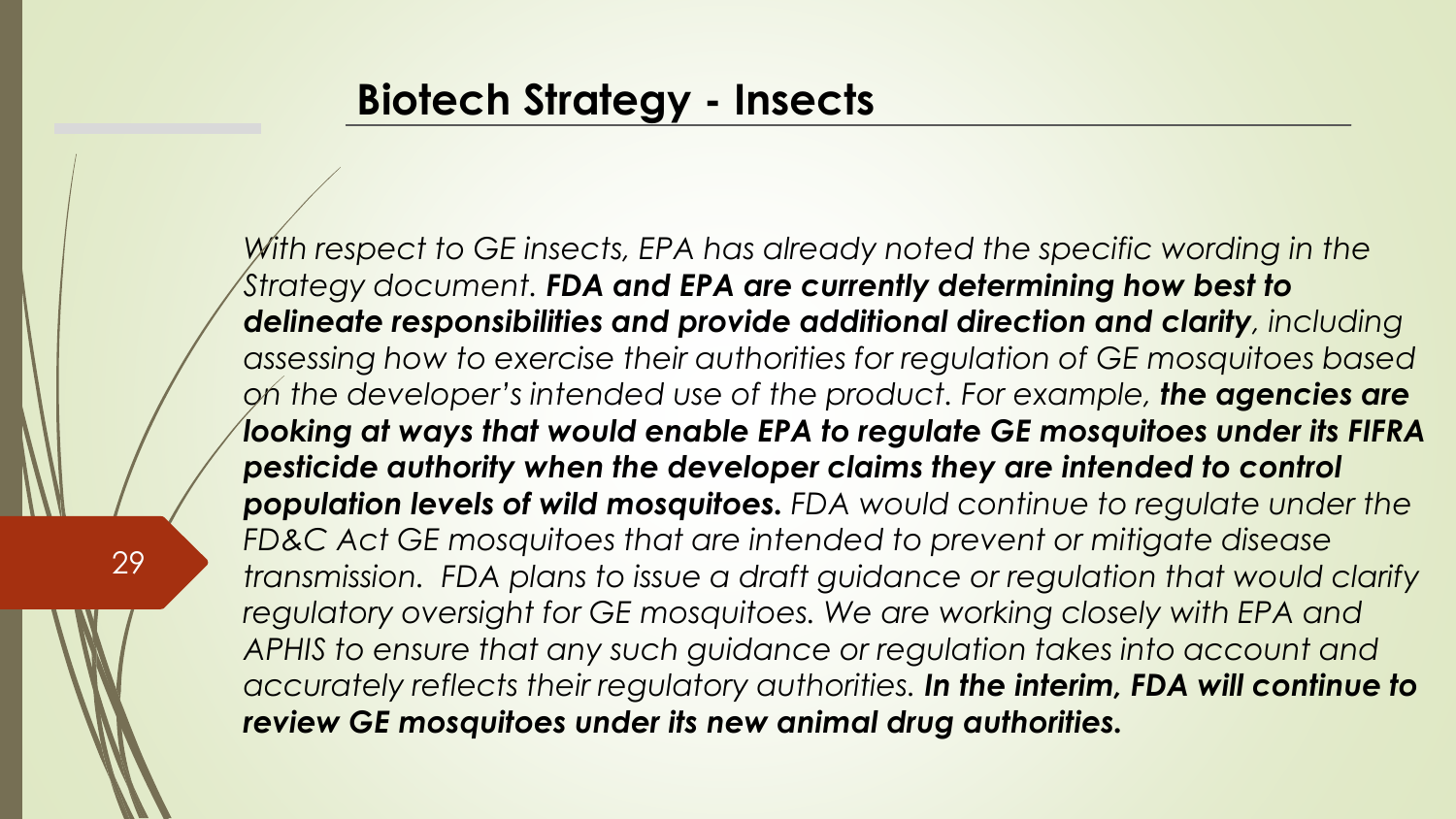#### **The Coordinated Framework for Regulation of Biotechnology (CF) -GE** *Aedes aegypti Mosquito for Population Control***-**

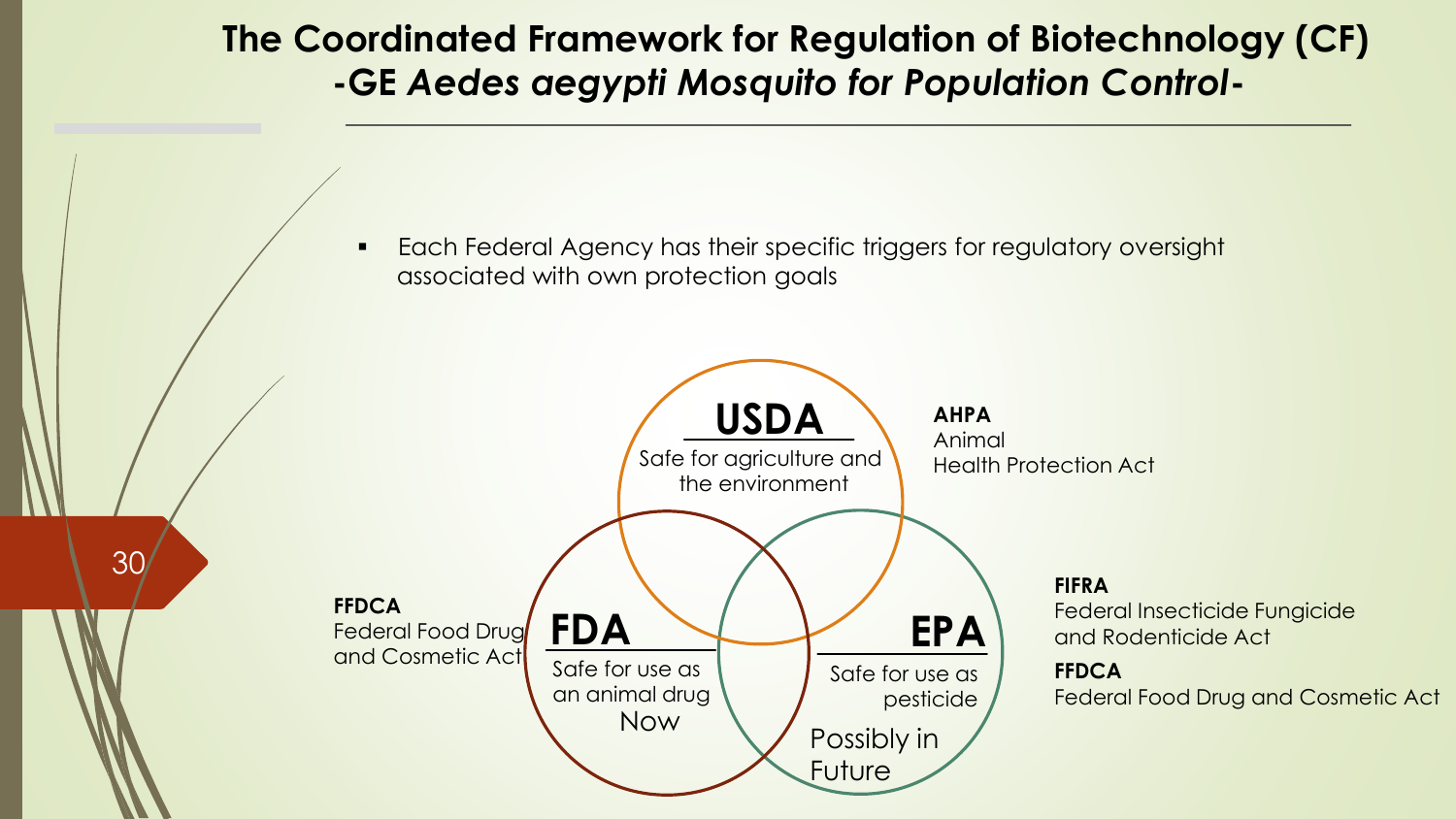Modernizing the Regulatory System for Biotechnology **Products** 

• Commission an expert analysis of the future landscape of biotechnology products to support this effort,

[https://www8.nationalacademies.org/cp/Committe](https://www8.nationalacademies.org/cp/CommitteeView.aspx?key=49773) eView.aspx?key=49773

• NAS initial meeting held Summer 2016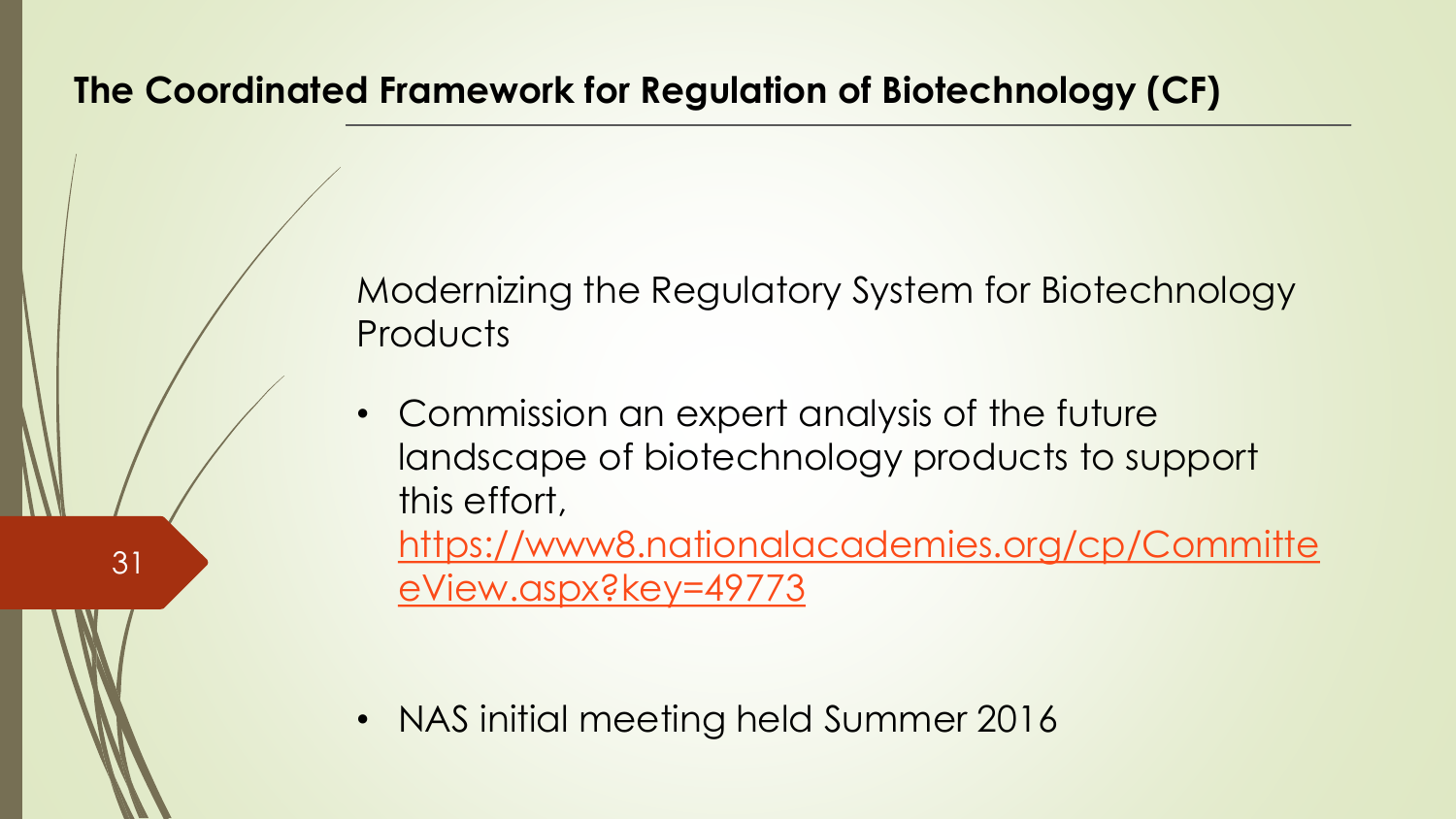- Major advances and potential types of new products in next 10 years
- Describe risk analysis system and how it pertains to agencies' authorities
- Project whether potential future products could present novel types of risks
- What scientific capabilities, expertise, tools could be useful to the regulatory agencies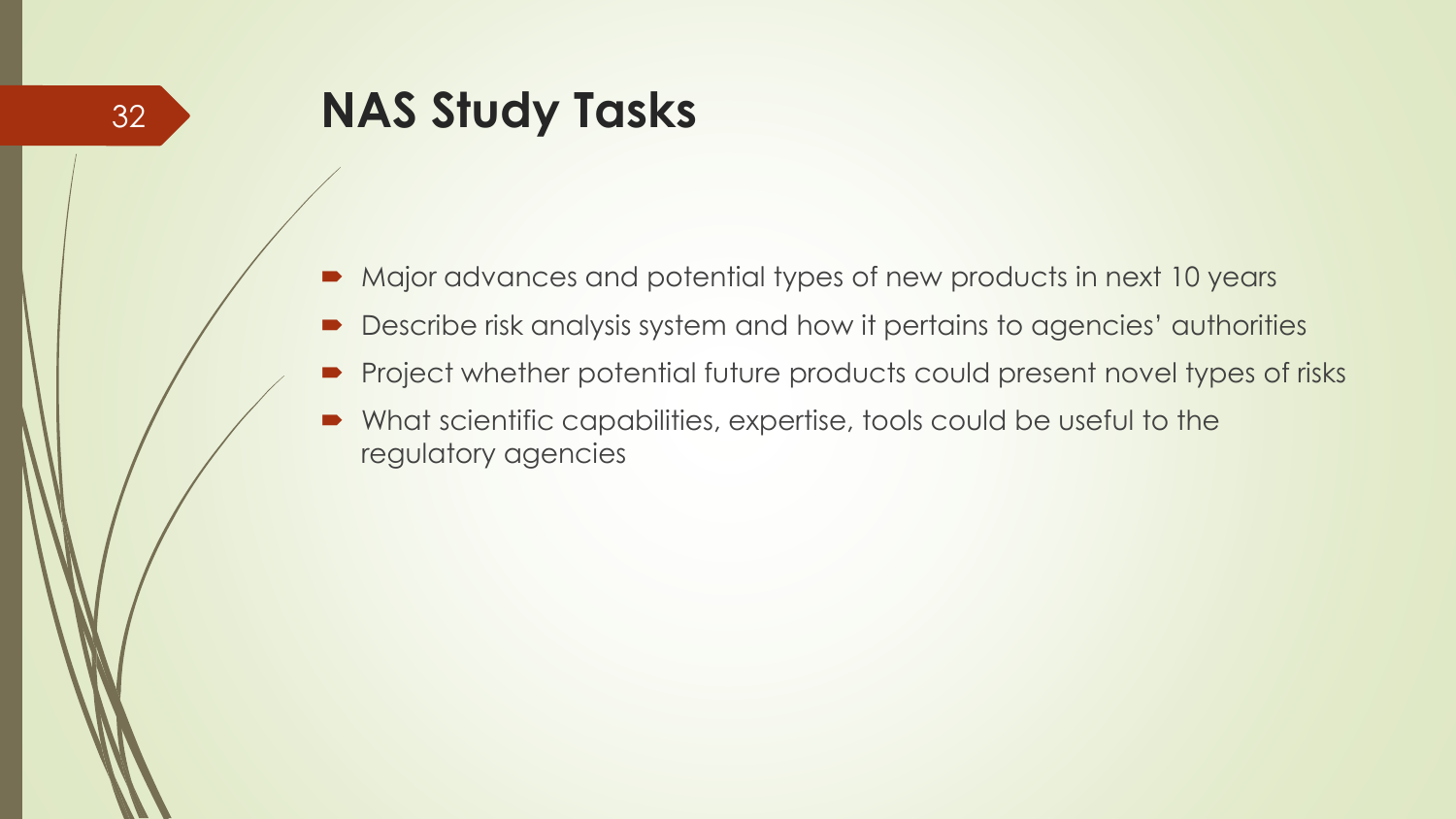# **Summary of Key Points**

33

■ CF Update comment period closed November 1st. The CF Update is posted on the web at [https://www.whitehouse.gov/sites/default/files/microsites/ostp/biotech\\_coord](https://www.whitehouse.gov/sites/default/files/microsites/ostp/biotech_coordinated_framework.pdf) inated\_framework.pdf

 Long term strategy is posted on the web at [https://www.whitehouse.gov/sites/default/files/microsites/ostp/biotech\\_natio](https://www.whitehouse.gov/sites/default/files/microsites/ostp/biotech_national_strategy_final.pdf) <u>nal\_strategy\_final.pdf</u>

- National Academy of Science (NAS) effort is ongoing and a report should be issued by early 2017.
- OPP's review is science based and thorough.
- Fewer data requirements and lower PRIA fees than conventional pesticides
- Focus is on the product is it a pesticide or not not the process used to develop it.